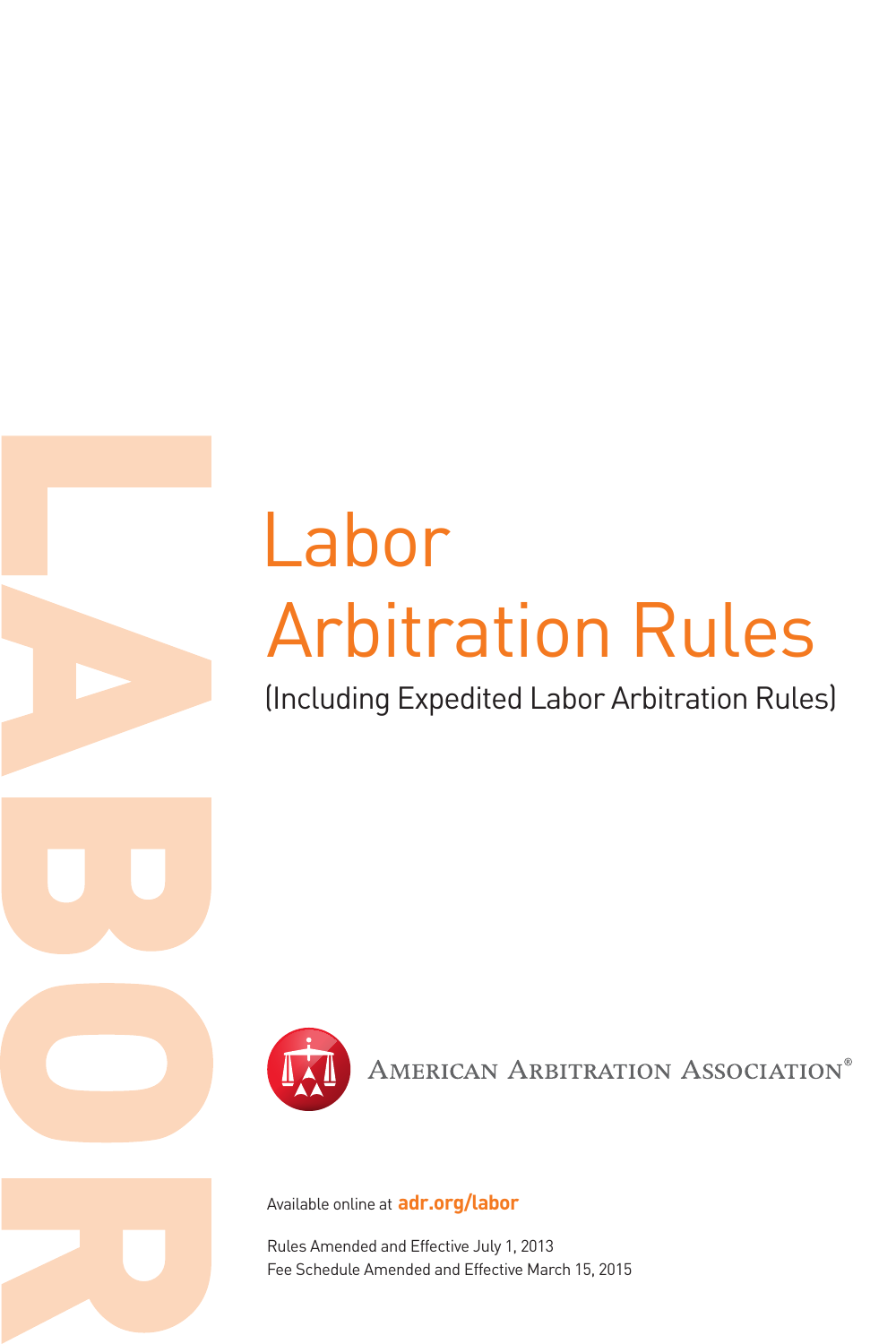### Regional Vice Presidents and Assistant Vice Presidents

#### States: Delaware, District of Columbia, Maryland, New Jersey, Pennsylvania, West Virginia Kenneth Egger Vice President Phone: 215.731.2281 Email: EggerK@adr.org

#### States: Alaska, Arizona, California, Colorado, Hawaii, Idaho, Montana, Nevada, Oregon, Utah, Washington, Wyoming John English Vice President Phone: 619.239.3051 Email: EnglishJ@adr.org

#### States: Illinois, Indiana, Iowa, Kansas, Kentucky, Michigan, Minnesota, Missouri, Nebraska, North Dakota, Ohio, South Dakota, Tennessee, Wisconsin Jan Holdinski Vice President Phone: 248.352.5509 Email: HoldinskiJ@adr.org

States: Connecticut, Maine, Massachusetts, New Hampshire, New York, Vermont Ann Lesser, Esq. Vice President Phone: 212.484.4084 Email: LesserA@adr.org

States: Alabama, Arkansas, Florida, Georgia, Mississippi, North Carolina, South Carolina, Virginia Charles Dorsey Assistant Vice President Phone: 866.686.6024 Email: DorseyC@adr.org

#### States: Rhode Island Heather Santo Assistant Vice President

#### Phone: 866.293.4053 Email: SantoH@adr.org

#### States: Louisiana, New Mexico, Oklahoma, Texas Patrick Tatum Vice President Phone: 559.490.1905

Email: TatumP@adr.org

## Case Management Vice President and Assistant Vice Presidents

Charles Dorsey Assistant Vice President Phone: 866.686.6024 Email: DorseyC@adr.org Administers cases in FL, GA

Heather Santo Assistant Vice President Phone: 866.293.4053 Email: SantoH@adr.org Administers cases in AL, CT, DE, DC, IN, KY, ME, MD, MA, MI, NH, NJ, NY, NC, OH, PA, RI, SC, TN, VT, VA, WV

Patrick Tatum Vice President Phone: 559.490.1905 Email: TatumP@adr.org Administers cases in AK, AZ, AR, CA, CO, HI, ID, IL, IA, KS, LA, MN, MS, MO, MT, NE, NV, NM, ND, OK, OR, SD, TX, UT, WA, WI, WY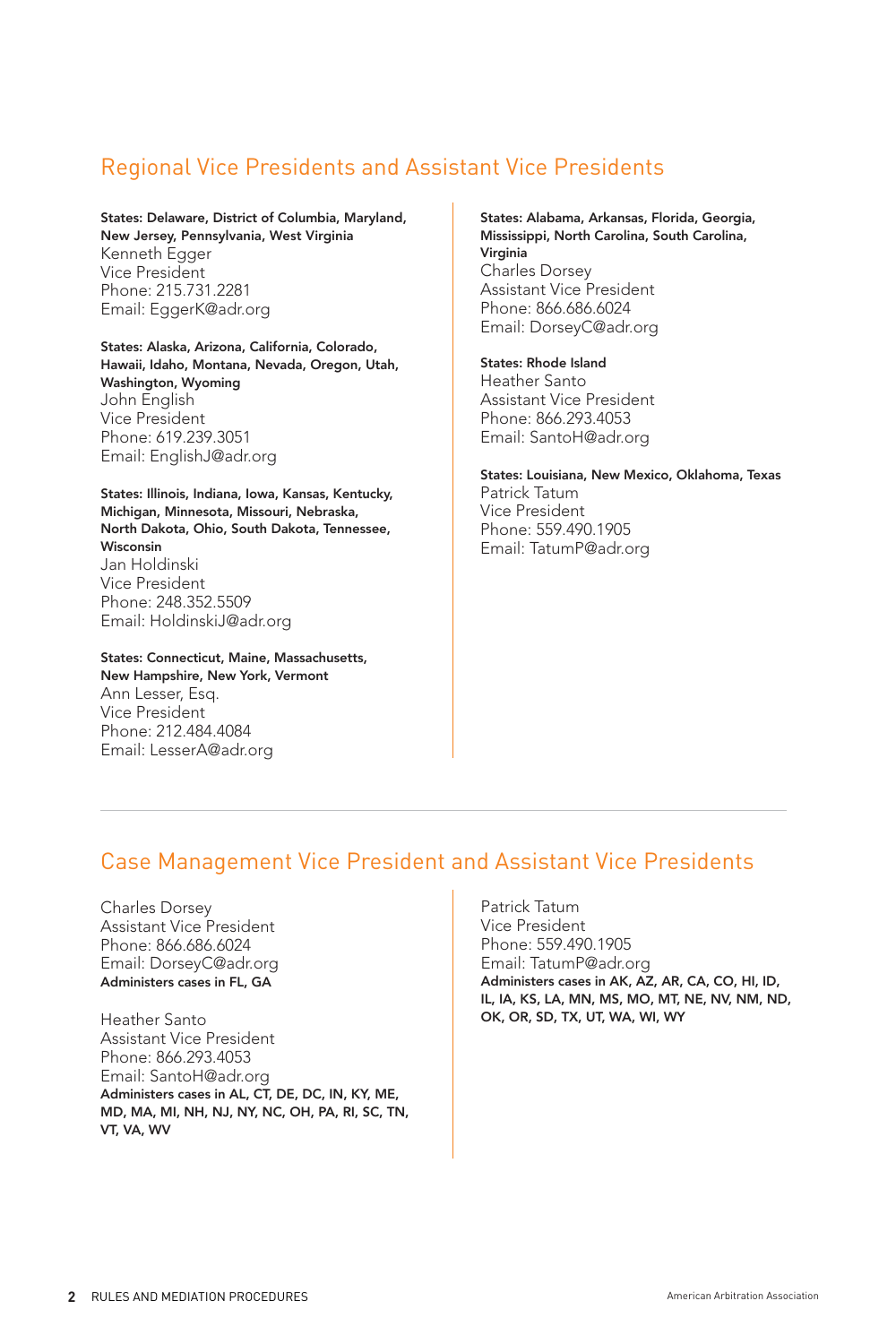# Table of Contents

| 5. Initiation under an Arbitration Clause in a Collective Bargaining Agreement 9 |
|----------------------------------------------------------------------------------|
|                                                                                  |
|                                                                                  |
|                                                                                  |
|                                                                                  |
|                                                                                  |
|                                                                                  |
| 12. Appointment of Neutral Arbitrator by Party-Appointed Arbitrators 11          |
|                                                                                  |
|                                                                                  |
|                                                                                  |
|                                                                                  |
|                                                                                  |
|                                                                                  |
|                                                                                  |
|                                                                                  |
|                                                                                  |
|                                                                                  |
|                                                                                  |
|                                                                                  |
|                                                                                  |
|                                                                                  |
|                                                                                  |
|                                                                                  |
|                                                                                  |
|                                                                                  |
|                                                                                  |
|                                                                                  |
|                                                                                  |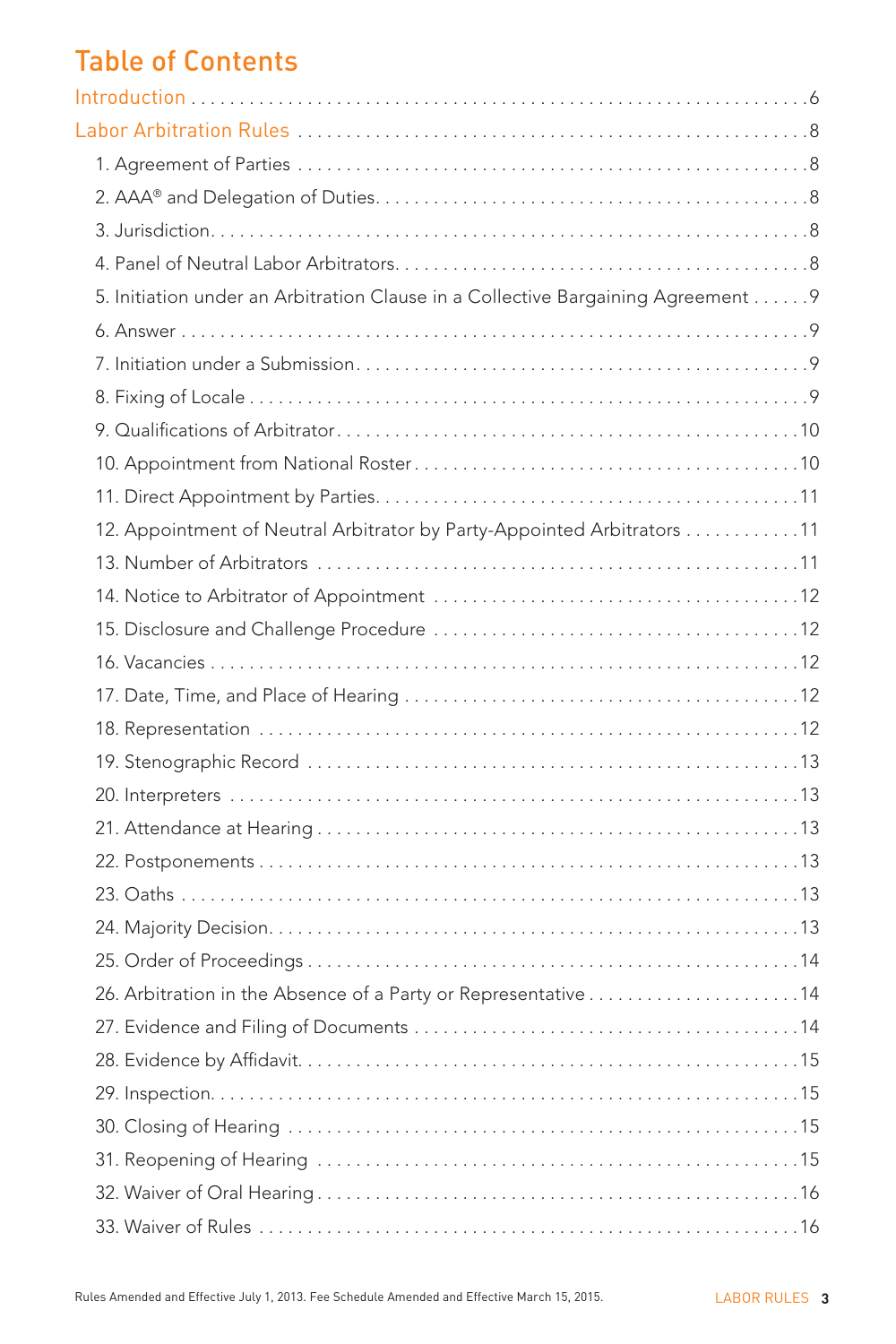| 41. Release of Documents for Judicial Proceedings 18 |  |
|------------------------------------------------------|--|
|                                                      |  |
|                                                      |  |
|                                                      |  |
|                                                      |  |
|                                                      |  |
|                                                      |  |
|                                                      |  |
|                                                      |  |
|                                                      |  |
|                                                      |  |
|                                                      |  |
|                                                      |  |
|                                                      |  |
|                                                      |  |
|                                                      |  |
|                                                      |  |
|                                                      |  |
|                                                      |  |
|                                                      |  |
|                                                      |  |
|                                                      |  |
|                                                      |  |
|                                                      |  |
|                                                      |  |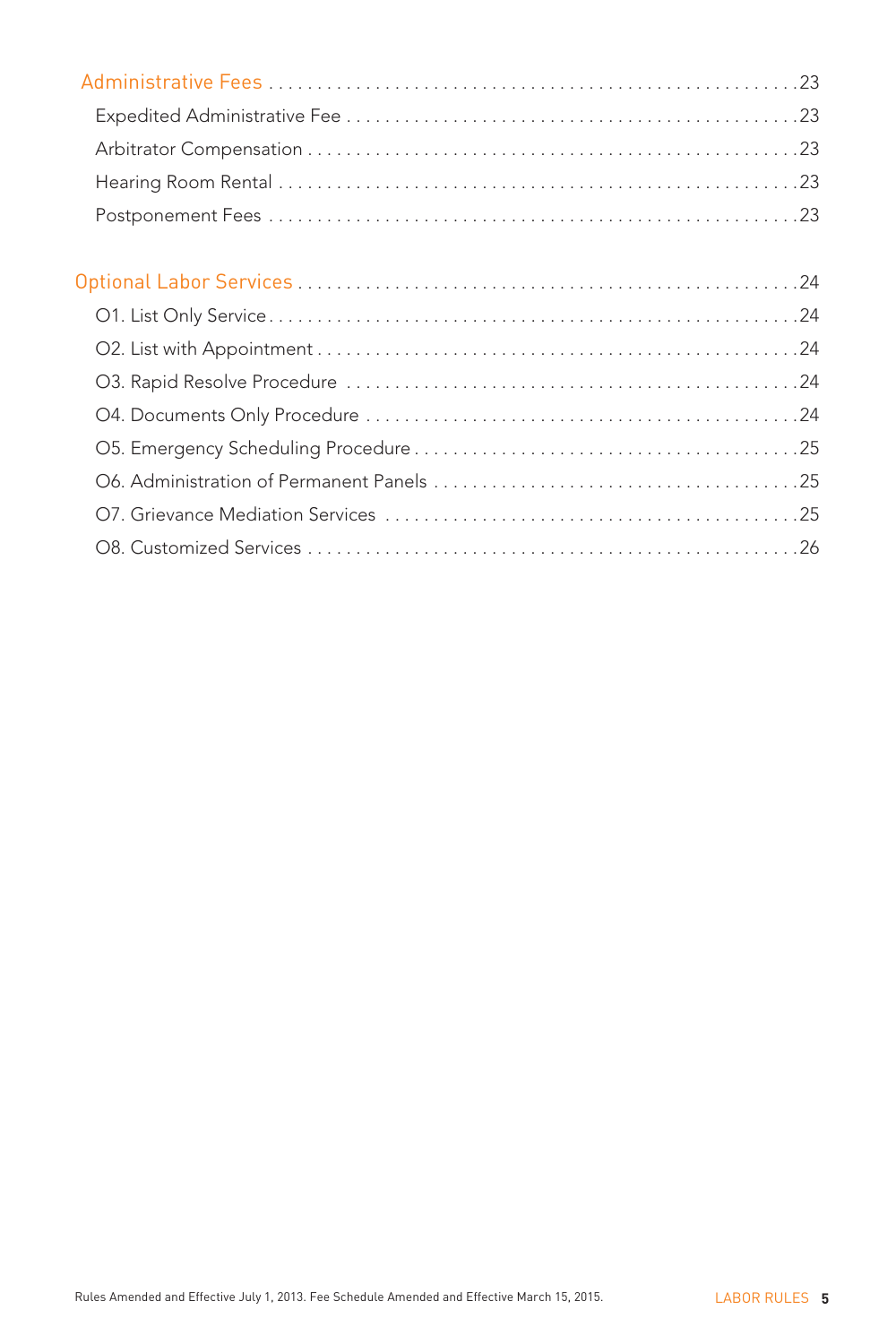# **Labor Arbitration Rules** (Including Expedited Labor Arbitration Rules)

# Introduction

Every year, labor and management enter into thousands of collective bargaining agreements. Virtually all of these agreements provide for arbitration of unresolved grievances. For decades, the American Arbitration Association® (AAA) has been a leading administrator of labor-management disputes.

The American Arbitration Association is a public-service, not-for-profit organization offering a broad range of dispute resolution services to business executives, attorneys, individuals, trade associations, unions, management, consumers, families, communities, and all levels of government. Services are available through AAA headquarters in New York City and through offices located in major cities throughout the United States. Hearings may be held at locations convenient for the parties and are not limited to cities with AAA offices. In addition, the AAA serves as a center for education and training, issues specialized publications, and conducts research on all forms of out-of-court dispute settlement.

Arbitration is a tool of industrial relations. Like other tools, it has limitations as well as advantages. In the hands of an expert, it produces useful results. When abused or made to do things for which it was never intended, the outcome can be disappointing. For these reasons, all participants in the process — union officials, employers, personnel executives, attorneys, and the arbitrators themselves have an equal stake in orderly, efficient, and constructive arbitration procedures. The AAA's Labor Arbitration Rules provide a time-tested method for efficient, fair, and economical resolution of labor-management disputes. By referring to them in a collective bargaining agreement, the parties can take advantage of these benefits.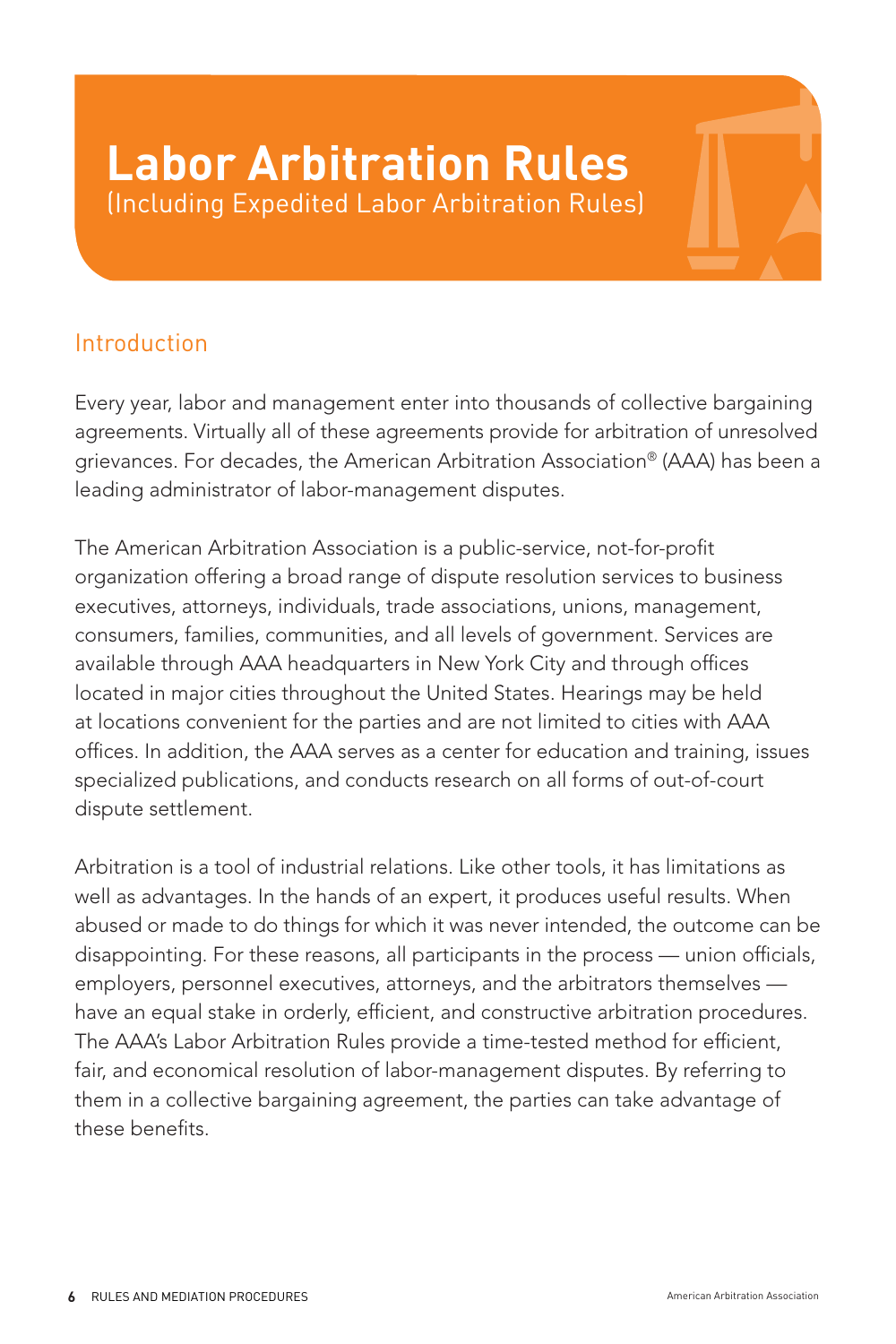The parties can provide for arbitration of future disputes by inserting the following clause into their contracts:

*Any dispute, claim, or grievance arising from or relating to the interpretation or application of this agreement shall be submitted to arbitration administered by the American Arbitration Association under its Labor Arbitration Rules. The parties further agree to accept the arbitrator's award as final and binding on them.*

For relatively uncomplicated grievances, parties who use the labor arbitration services of the American Arbitration Association may agree to use expedited procedures that provide a prompt and inexpensive method for resolving disputes. This option responds to a concern about rising costs and delays in processing grievance arbitration cases. The AAA's Expedited Labor Arbitration Procedures, by eliminating or streamlining certain steps, are intended to resolve cases within a month of the appointment of the arbitrator. The procedures are in the following pages.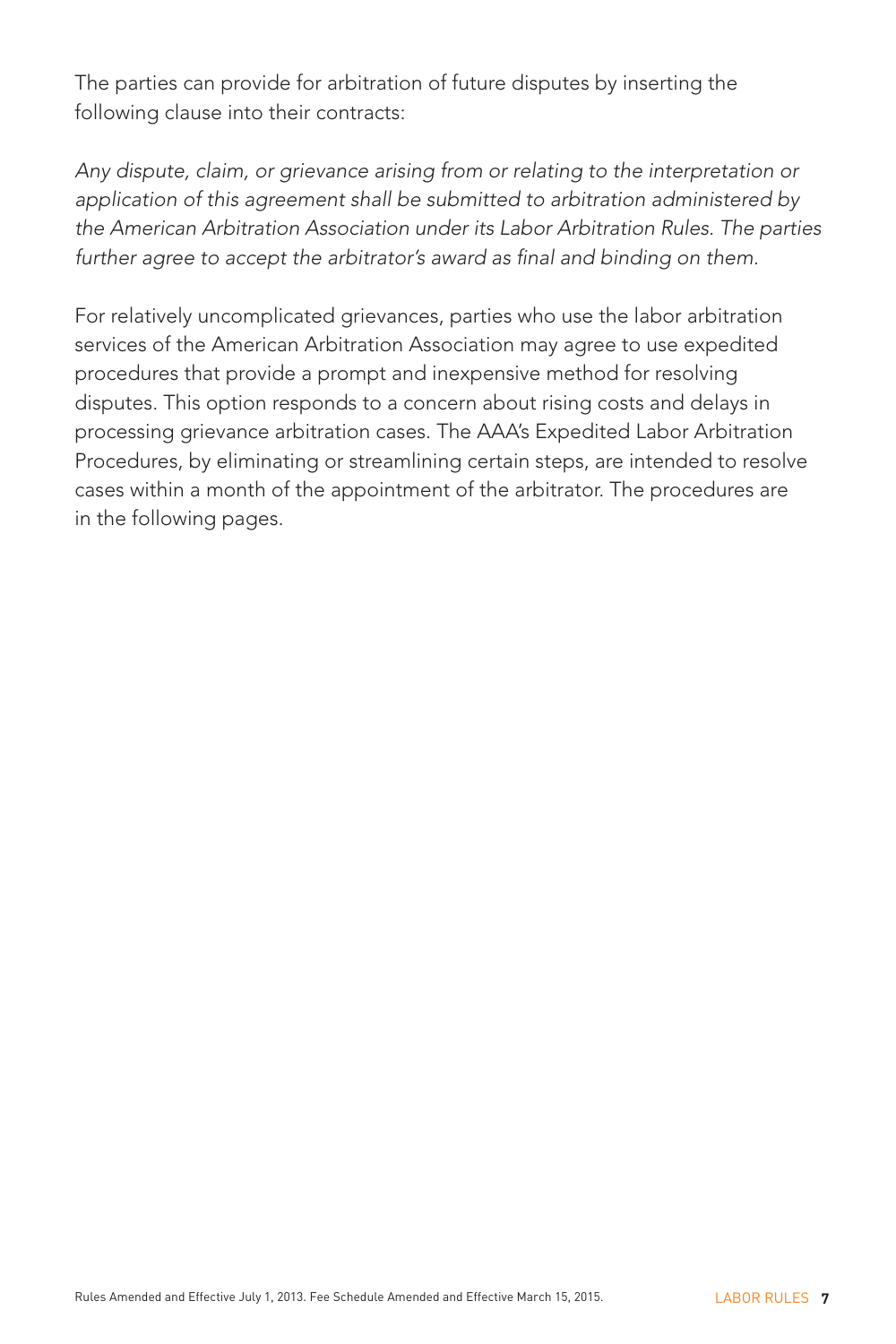# Labor Arbitration Rules

#### 1. Agreement of Parties

The parties shall be deemed to have made these rules a part of their arbitration agreement whenever, in a collective bargaining agreement or submission, they have provided for arbitration by the American Arbitration Association (hereinafter the AAA) or under its rules. These rules and any amendment of them shall apply in the form in effect at the time the administrative requirements are met for a demand for arbitration or submission agreement received by the AAA. The parties, by written agreement, may vary the procedures set forth in these rules.

#### 2. AAA and Delegation of Duties

When parties agree to arbitrate under these rules or when they provide for arbitration by the AAA and an arbitration is initiated under these rules, they thereby authorize the AAA to administer the arbitration. The authority and duties of the AAA are prescribed in the agreement of the parties and in these rules, and may be carried out through such of the AAA's representatives as it may direct. The AAA may, in its discretion, assign the administration of an arbitration to any of its offices.

#### 3. Jurisdiction

- **a.** The arbitrator shall have the power to rule on his or her own jurisdiction, including any objections with respect to the existence, scope, or validity of the arbitration agreement.
- b. The arbitrator shall have the power to determine the existence or validity of a contract of which an arbitration clause forms a part. Such an arbitration clause shall be treated as an agreement independent of the other terms of the contract. A decision by the arbitrator that the contract is null and void shall not for that reason alone render invalid the arbitration clause.
- c. A party must object to the jurisdiction of the arbitrator or to the arbitrability of a claim or counterclaim no later than the filing of the answering statement to the claim or counterclaim that gives rise to the objection. The arbitrator may rule on such objections as a preliminary matter or as part of the final award.

#### 4. Panel of Neutral Labor Arbitrators

The AAA shall establish and maintain a National Roster of Labor Arbitrators and shall appoint arbitrators as provided in these rules.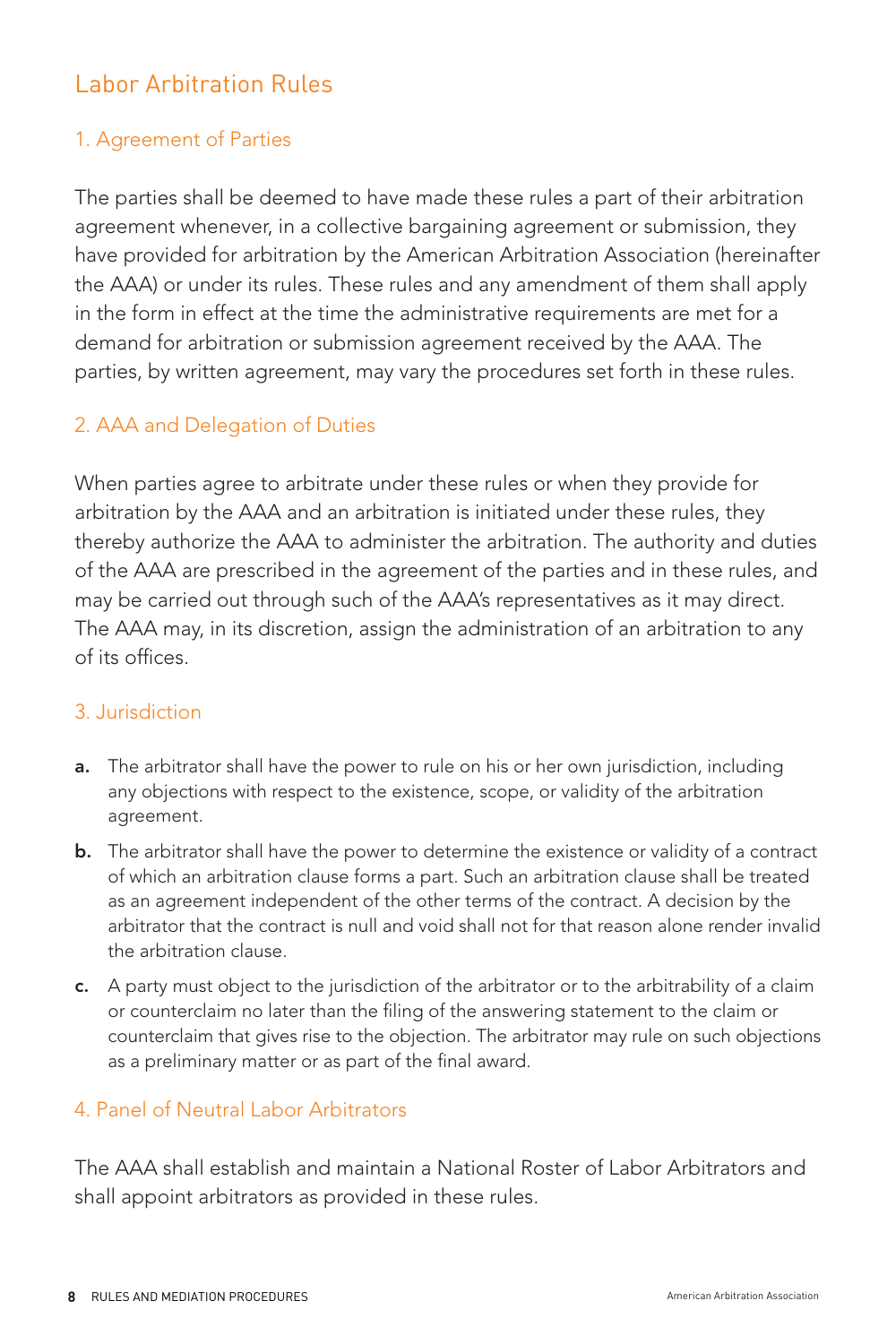#### 5. Initiation under an Arbitration Clause in a Collective Bargaining Agreement

Arbitration under an arbitration clause in a collective bargaining agreement under these rules may be initiated by either party in the following manner:

- a. by giving written notice to the other party of its intention to arbitrate (demand), which notice shall contain a statement setting forth the nature of the dispute, the names and addresses of all other parties, including phone number and email address, the remedy sought, and the hearing locale requested.
- b. by filing at any regional office of the AAA a copy of the notice, together with a copy of the collective bargaining agreement or other relevant documents that relate to the dispute, including the arbitration provisions, together with the appropriate filing fee as provided in the schedule included with the rules. After the arbitrator is appointed, no new or different claim may be submitted except with the consent of the arbitrator and all other parties.

#### 6. Answer

The party upon whom the demand for arbitration is made may file an answering statement with the AAA within 10 days after notice from the AAA, simultaneously sending a copy to the other party. If no answer is filed within the stated time, it will be treated as a denial of the claim. Failure to file an answer shall not operate to delay the arbitration.

#### 7. Initiation under a Submission

Parties to any collective bargaining agreement may initiate an arbitration under these rules by filing at any regional office of the AAA a copy of a written agreement to arbitrate under these rules (submission), signed by the parties and setting forth the nature of the dispute, the names and addresses of all other parties, including phone number and email address, the remedy sought and the hearing locale requested.

#### 8. Fixing of Locale

The parties may mutually agree on the geographic region (locale) where the arbitration is to be held. If the locale is not designated in the collective bargaining agreement or submission, and if the parties disagree as to the locale, the AAA may initially determine the place of arbitration, subject to the power of the arbitrator(s), after their appointment, to make a final determination on the locale. All such determinations shall be made having regard for the contentions of the parties and the circumstances of the arbitration.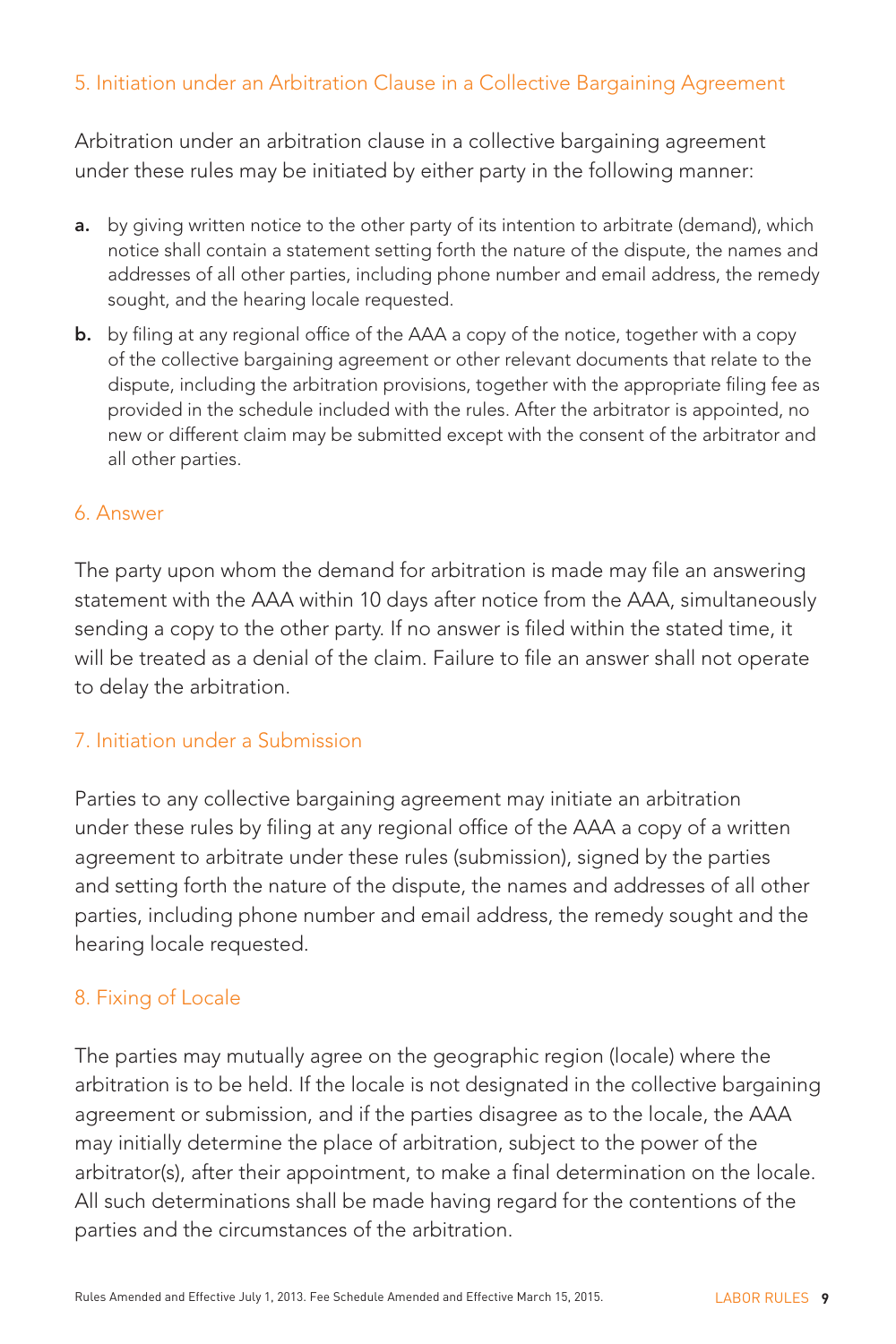#### 9. Qualifications of Arbitrator

Any neutral arbitrator appointed pursuant to Section 10, 11, or 12, or selected by mutual agreement of the parties or their appointees, shall be subject to disqualification for the reasons specified in Section 15. If the parties specifically agree in writing, the arbitrator shall not be subject to disqualification for those reasons. Unless the parties agree otherwise, an arbitrator selected unilaterally by one party is a party-appointed arbitrator and is not subject to disqualification pursuant to Section 15.

The term "arbitrator" in these rules refers to the arbitration panel, whether composed of one or more arbitrators and whether the arbitrators are neutral or party appointed.

#### 10. Appointment from National Roster

If the parties have not appointed an arbitrator and have not provided any other method of appointment, the arbitrator shall be appointed in the following manner: immediately after the filing of the demand or submission, the AAA shall submit simultaneously to each party an identical list of names of persons chosen from the National Roster of Labor Arbitrators. The Parties are encouraged to agree to an arbitrator from the submitted list and to advise the AAA of their agreement. If the parties are unable to agree upon an arbitrator, each party shall have 10 days from the transmittal date in which to strike names objected to, number the remaining names to indicate the order of preference, and return the list to the AAA.

If a party does not return the list within the time specified, all persons named therein shall be deemed acceptable.

From among the persons who have been approved on both lists, and in accordance with the designated order of mutual preference, the AAA shall invite the acceptance of an arbitrator to serve. If the parties fail to agree upon any of the persons named, or if acceptable arbitrators are unable to act, or if for any other reason the appointment cannot be made from the submitted lists, the AAA shall have the power to make the appointment from among other members of the National Roster without the submission of any additional list.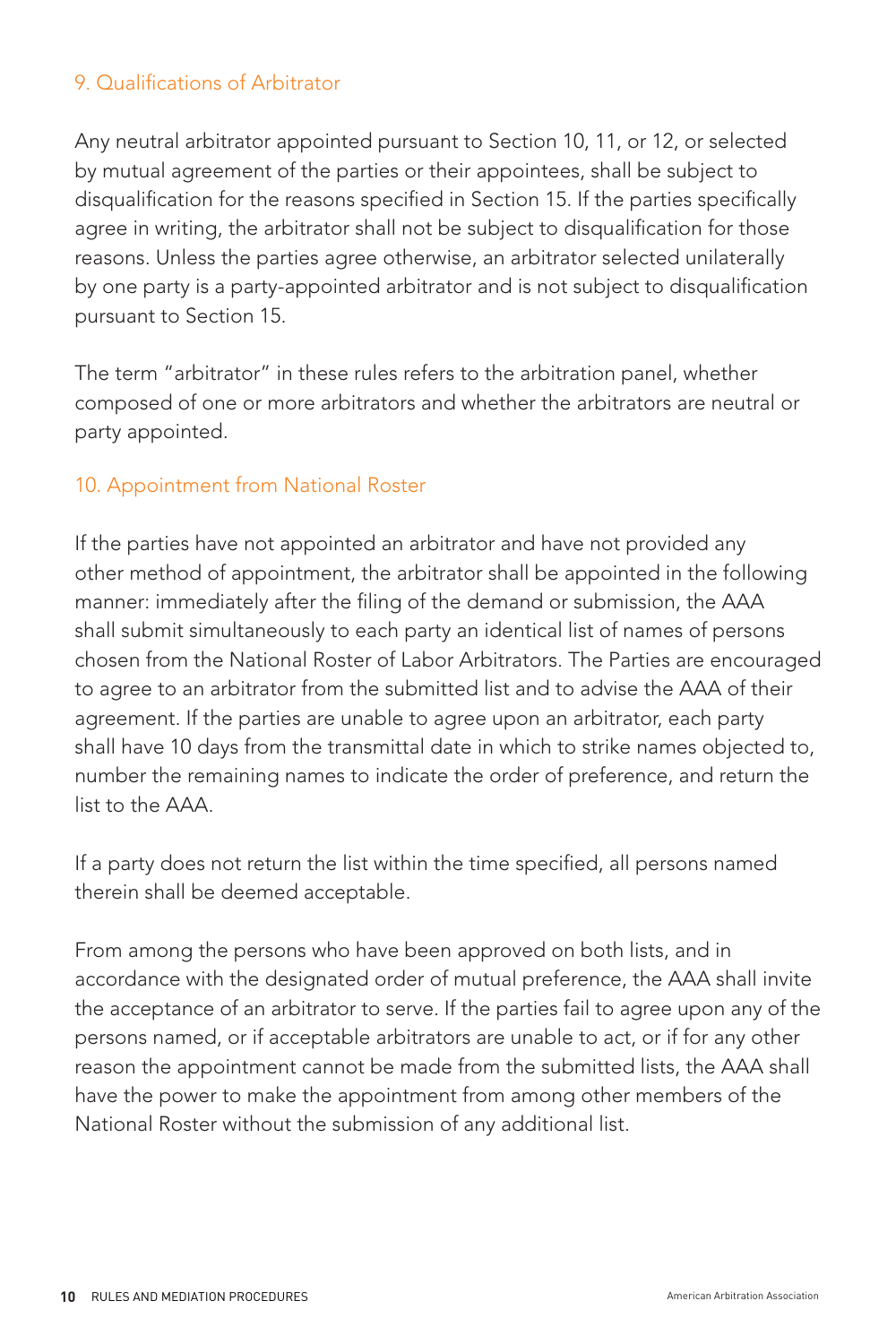#### 11. Direct Appointment by Parties

If the agreement of the parties names an arbitrator or specifies a method of appointing an arbitrator, that designation or method shall be followed. The notice of appointment, with the name and address of the arbitrator, shall be filed with the AAA by the appointing party. Upon the request of any appointing party, the AAA shall submit a list of members of the National Roster from which the party may, if it so desires, make the appointment.

If the agreement specifies a period of time within which an arbitrator shall be appointed and any party fails to make an appointment within that period, the AAA may make the appointment.

If no period of time is specified in the agreement, the AAA shall notify the parties to make the appointment and if within 10 days thereafter such arbitrator has not been so appointed, the AAA shall make the appointment.

#### 12. Appointment of Neutral Arbitrator by Party-Appointed Arbitrators

If the parties have appointed their arbitrators or if either or both of them have been appointed as provided in Section 11, and have authorized those arbitrators to appoint a neutral arbitrator within a specified time and no appointment is made within that time or any agreed extension thereof, the AAA may appoint a neutral arbitrator who shall act as chairperson.

If no period of time is specified for appointment of the neutral arbitrator and the parties do not make the appointment within 10 days from the date of the appointment of the last party-appointed arbitrator, the AAA shall appoint a neutral arbitrator who shall act as chairperson.

If the parties have agreed that the arbitrators shall appoint the neutral arbitrator from the National Roster, the AAA shall furnish to the party-appointed arbitrators, in the manner prescribed in Section 10, a list selected from the National Roster, and the appointment of the neutral arbitrator shall be made as prescribed in that section.

#### 13. Number of Arbitrators

If the arbitration agreement does not specify the number of arbitrators, the dispute shall be heard and determined by one arbitrator, unless the parties otherwise agree.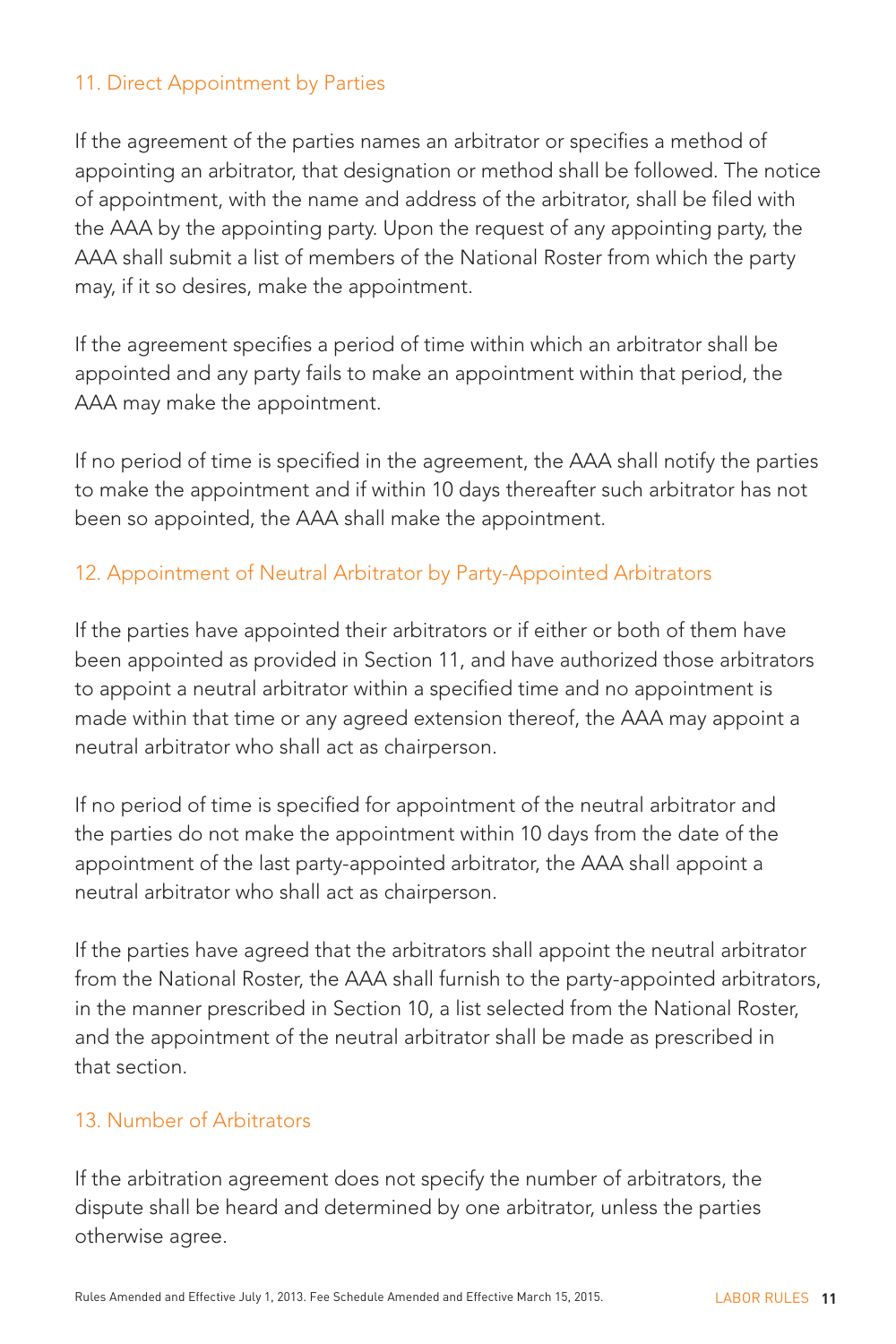#### 14. Notice to Arbitrator of Appointment

Notice of the appointment of the neutral arbitrator shall be sent to the arbitrator by the AAA and the signed acceptance of the arbitrator shall be filed with the AAA prior to the opening of the first hearing.

#### 15. Disclosure and Challenge Procedure

Any person appointed or to be appointed as an arbitrator shall disclose to the AAA any circumstance likely to give rise to justifiable doubt as to the arbitrator's impartiality or independence, including any bias or any financial or personal interest in the result of the arbitration. Such obligation shall remain in effect throughout the arbitration. Upon receipt of this information from the arbitrator or another source, the AAA shall communicate the information to the parties and, if it deems it appropriate to do so, to the arbitrator. Upon objection of a party to the continued service of a neutral arbitrator, the AAA, after consultation with the parties and the arbitrator, shall determine whether the arbitrator should be disqualified and shall inform the parties of its decision, which shall be conclusive.

#### 16. Vacancies

If for any reason an arbitrator is unable to perform the duties of the office, the AAA may, on proof satisfactory to it, declare the office vacant. Vacancies shall be filled in accordance with the applicable provisions of these rules, and the matter shall be reheard by the new arbitrator unless the parties agree upon an alternative arrangement.

### 17. Date, Time, and Place of Hearing

The parties shall respond to requests for hearing dates in a timely manner, be cooperative in scheduling the earliest practicable date, and adhere to established deadlines and hearing schedules. Upon the request of either party or the AAA, the arbitrator shall have the authority to convene a scheduling conference call and/or issue a Notice of Hearing setting the date, time and place for each hearing.

The parties will receive a formal written Notice of Hearing detailing the arrangements agreed to by the parties or ordered by the arbitrator at least five days in advance of the hearing date, unless otherwise agreed by the parties.

#### 18. Representation

Any party may be represented by counsel or other authorized representative.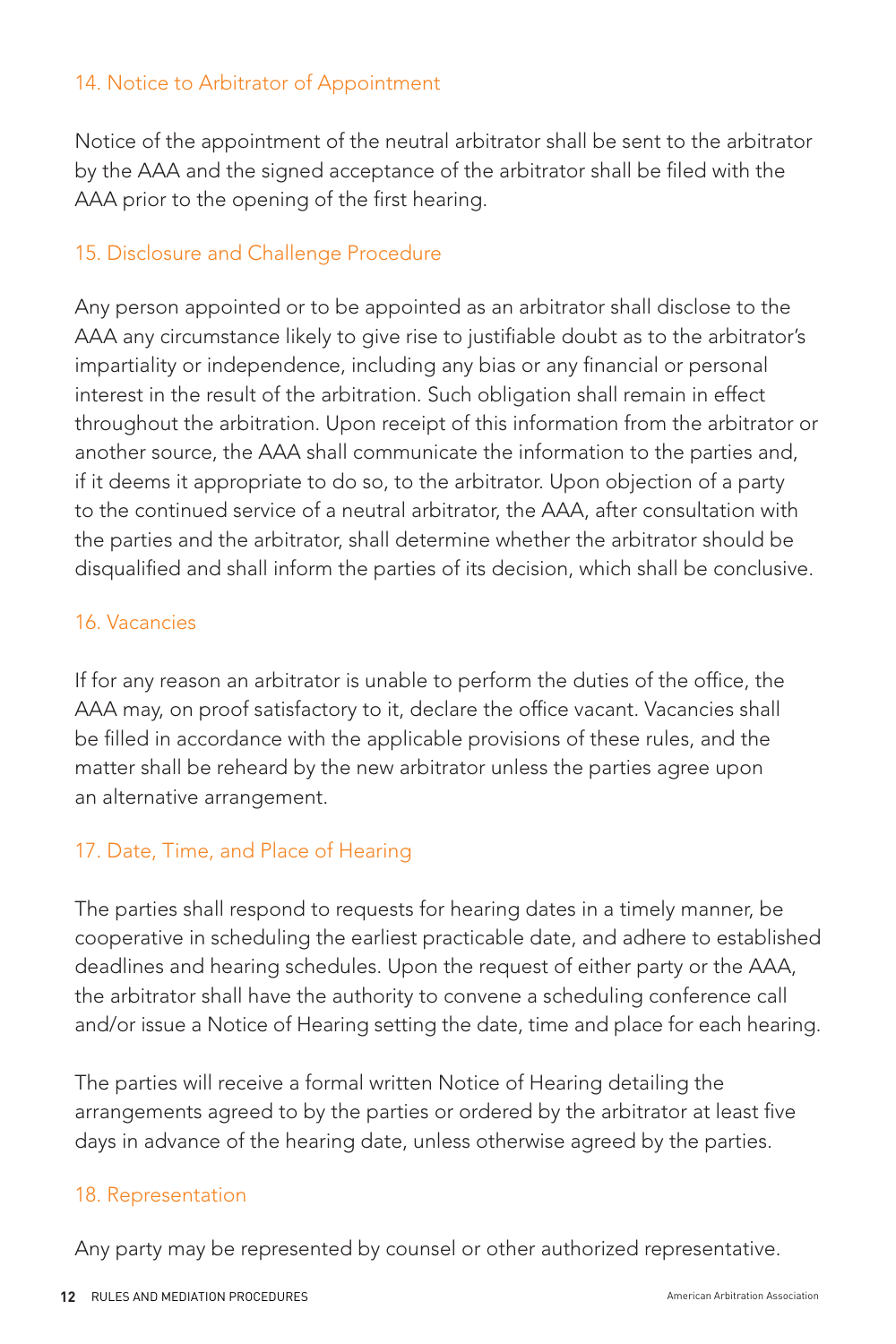#### 19. Stenographic Record

Any party desiring a stenographic record shall make arrangements directly with a stenographer and shall notify the other parties of such arrangements in advance of the hearing. The requesting party or parties shall pay the cost of the record. If the transcript is agreed by the parties to be or, in appropriate cases, determined by the arbitrator to be the official record of the proceeding, it must be made available to the arbitrator and to the other party for inspection, at a time and place determined by the arbitrator even if one party does not agree to pay for the transcript.

#### 20. Interpreters

Any party wishing an interpreter shall make all arrangements directly with the interpreter and shall assume the costs of the service.

#### 21. Attendance at Hearing

The arbitrator and the AAA shall maintain the privacy of the hearing unless the law provides to the contrary. Any person having a direct interest in the arbitration is entitled to attend hearings. The arbitrator shall otherwise have the power to require the exclusion of any witness, other than a party, during the testimony of other witnesses. It shall be discretionary with the arbitrator to determine the propriety of the attendance of any other person other than a party and its representatives.

#### 22. Postponements

The arbitrator may postpone any hearing upon agreement of the parties, upon request of a party for good cause shown, or upon the arbitrator's own initiative.

#### 23. Oaths

Before proceeding with the first hearing, each arbitrator may take an oath of office and, if required by law, shall do so. The arbitrator may require witnesses to testify under oath administered by any duly qualified person and, if required by law or requested by either party, shall do so.

#### 24. Majority Decision

When the panel consists of more than one arbitrator, unless required by law or by the arbitration agreement, a majority of the arbitrators must make all decisions.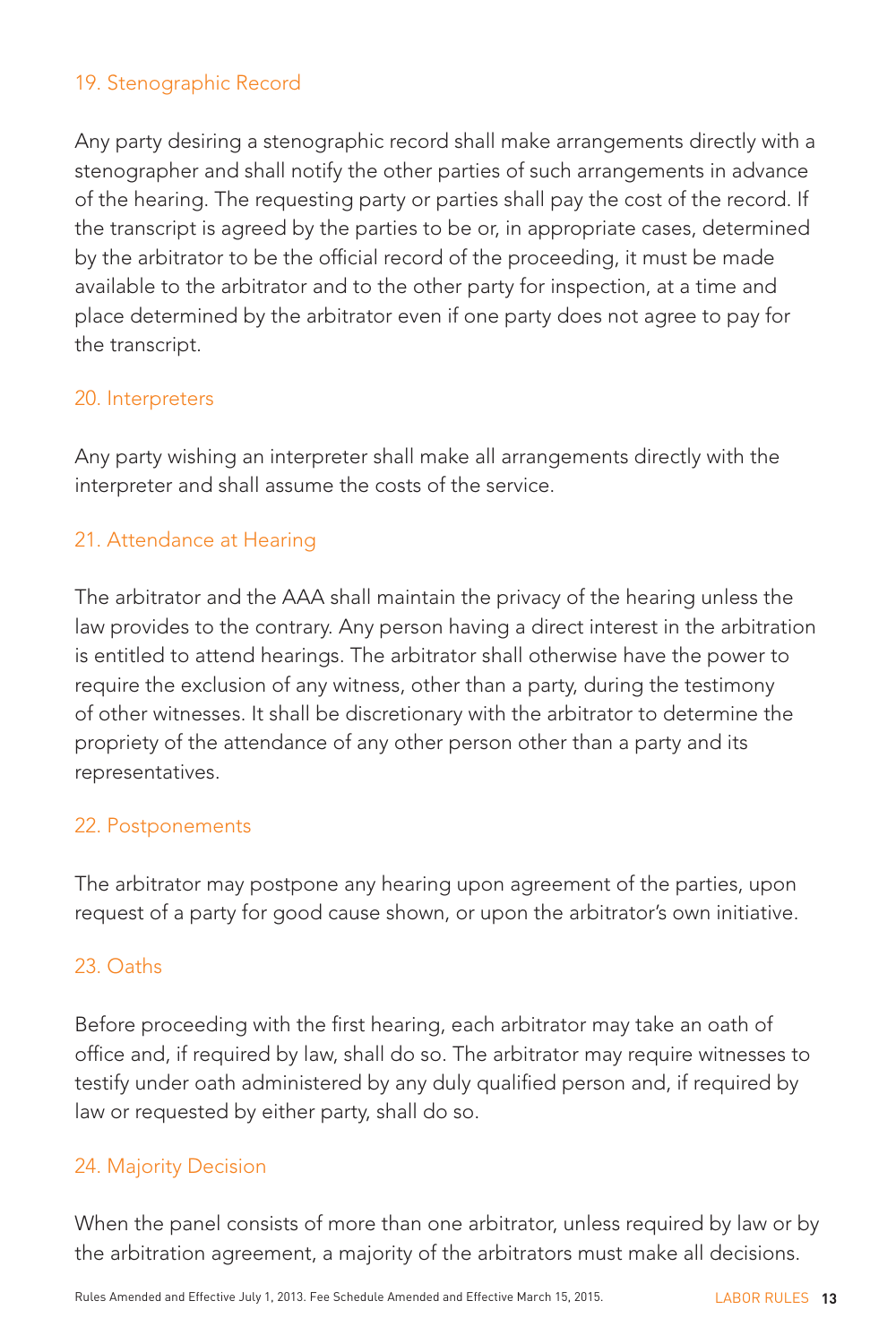#### 25. Order of Proceedings

A hearing shall be opened by the filing of the oath of the arbitrator, where required; by the recording of the date, time, and place of the hearing and the presence of the arbitrator, the parties, and counsel, if any; and by the receipt by the arbitrator of the demand and answer, if any, or the submission.

Exhibits may, when offered by either party, be received in evidence by the arbitrator. The names and addresses of all witnesses and exhibits in the order received shall be made a part of the record.

The arbitrator may vary the normal procedure under which the initiating party first presents its claim, but in any case shall afford full and equal opportunity to all parties for the presentation of relevant proofs.

The arbitrator, exercising his or her discretion, shall conduct the proceedings with a view to expediting the resolution of the dispute and may direct the order of proof, bifurcate proceedings and direct the parties to focus their presentations on issues the decision on which could dispose of all or part of the case.

#### 26. Arbitration in the Absence of a Party or Representative

Unless the law provides to the contrary, the arbitration may proceed in the absence of any party or representative who, after due notice, fails to be present or fails to obtain a postponement. An award shall not be made solely on the default of a party. The arbitrator shall require the other party to submit such evidence as may be required for the making of an award.

#### 27. Evidence and Filing of Documents

The parties may offer such evidence as is relevant and material to the dispute, and shall produce such evidence as the arbitrator may deem necessary to an understanding and determination of the dispute. An arbitrator or other person authorized by law to subpoena witnesses and documents may do so independently or upon the request of any party. The arbitrator shall determine the admissibility, the relevance, and materiality of the evidence offered and may exclude evidence deemed by the arbitrator to be cumulative or irrelevant and conformity to legal rules of evidence shall not be necessary. All evidence shall be taken in the presence of all of the arbitrators and all of the parties, except where any of the parties is absent, in default, or has waived the right to be present.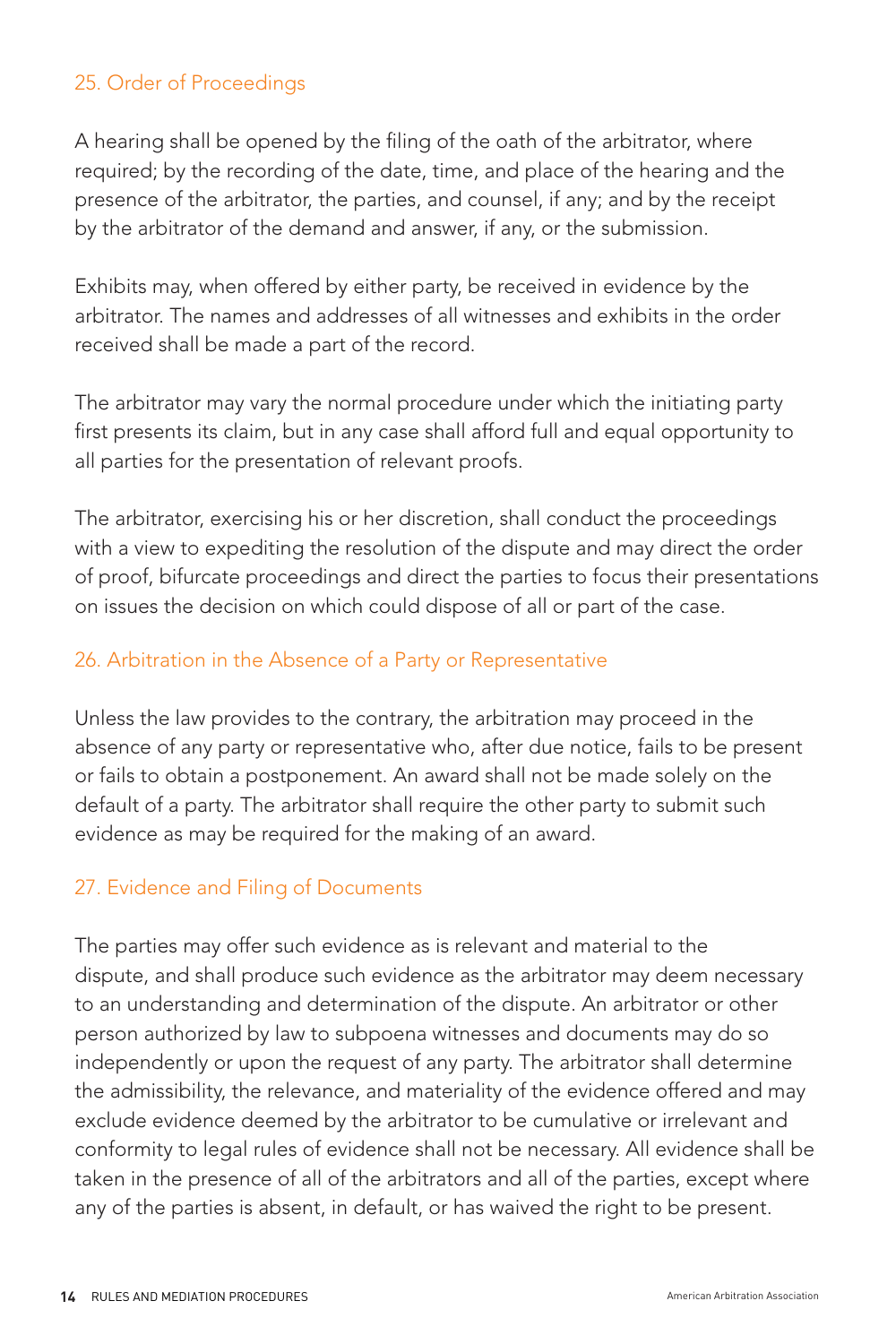All documents that are not filed with the arbitrator at the hearing, but arranged at the hearing or subsequently by agreement of the parties to be submitted, shall be filed with the AAA for transmission to the arbitrator or transmitted to the arbitrator directly if the parties agree. All parties shall be afforded the opportunity to examine such documents.

Documents may be filed by regular or electronic mail or telephone facsimile, and will be deemed timely if postmarked or otherwise transmitted to the arbitrator or the AAA on or before the due date.

#### 28. Evidence by Affidavit

The arbitrator may receive and consider the evidence of witnesses by affidavit, giving it only such weight as the arbitrator deems proper after consideration of any objection made to its admission.

#### 29. Inspection

Whenever the arbitrator deems it necessary, he or she may make an inspection in connection with the subject matter of the dispute after notice to the parties, who may, if they so desire, be present at the inspection.

#### 30. Closing of Hearing

The arbitrator shall inquire of all parties whether they have any further proof to offer or witnesses to be heard. Upon receiving negative replies or if satisfied that the record is complete, the arbitrator shall declare the hearing closed.

If briefs or other documents are to be filed, the hearing shall be declared closed as of the final date set by the arbitrator for the receipt of briefs. If documents are to be filed as provided in Section 27 and the date for their receipt is later than the date set for the receipt of briefs, the later date shall be the date of closing the hearing. The time limit within which the arbitrator is required to make an award shall commence to run, in the absence of another agreement by the parties, upon the closing of the hearings.

#### 31. Reopening of Hearing

The hearing may be reopened on the arbitrator's initiative, or upon application of a party, at any time before the award is made. If reopening of the hearing would prevent the making of the award within the specific time agreed upon by the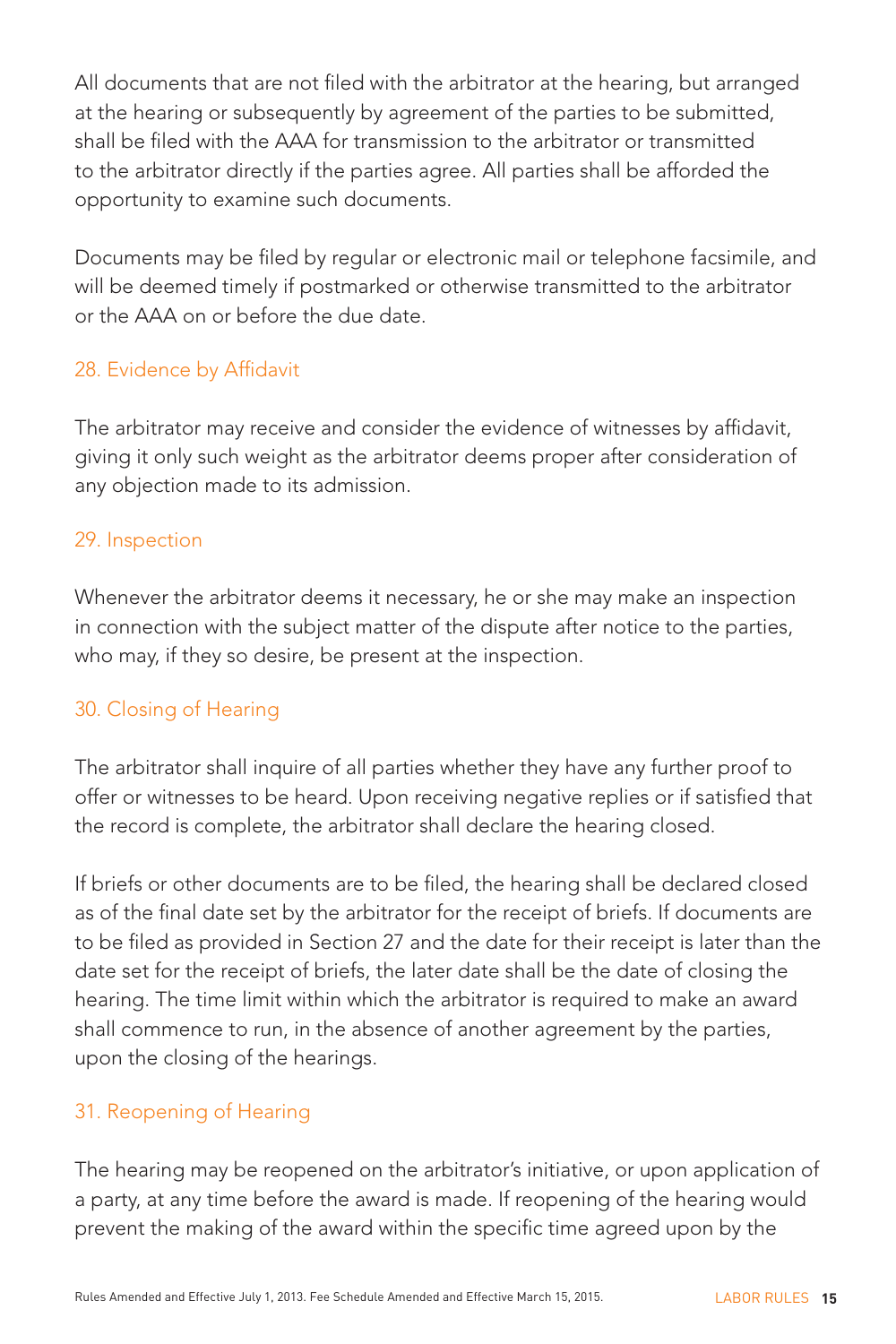parties in the contract out of which the controversy has arisen, the matter may not be reopened unless the parties agree on an extension of time. When no specific date is fixed in the contract, the arbitrator may reopen the hearings and shall have 30 days from the closing of the reopened hearing within which to make an award.

#### 32. Waiver of Oral Hearing

The parties may provide, by written agreement, for the waiver of oral hearing. If the parties are unable to agree as to the procedure, the AAA shall specify a fair and equitable procedure.

#### 33. Waiver of Rules

Any party who proceeds with the arbitration after knowledge that any provision or requirement of these rules has not been complied with and who fails to state an objection thereto in writing shall be deemed to have waived the right to object.

#### 34. Extensions of Time

The parties may modify any period of time by mutual agreement. The AAA or the arbitrator may for good cause extend any period of time established by these rules, except the time for making the award. The AAA shall notify the parties of any such extension.

#### 35. Serving of Notice

Any papers, notices, or process necessary or proper for the initiation or continuation of an arbitration under these rules, for any court action in connection therewith, or for the entry of judgment on any award made under these rules, may be served on a party by mail addressed to the party or its representative at the last known address or by personal service, in or outside the state where the arbitration is to be held, provided that reasonable opportunity to be heard with regard to the dispute is or has been granted to the party. The AAA, the arbitrator and the parties may also use overnight delivery or electronic facsimile transmission, or other written forms of electronic communication to give the notices required by these rules.

Unless otherwise instructed by the AAA or by the arbitrator, any documents submitted by any party to the AAA or to the arbitrator shall simultaneously be provided to the other party or parties to the arbitration.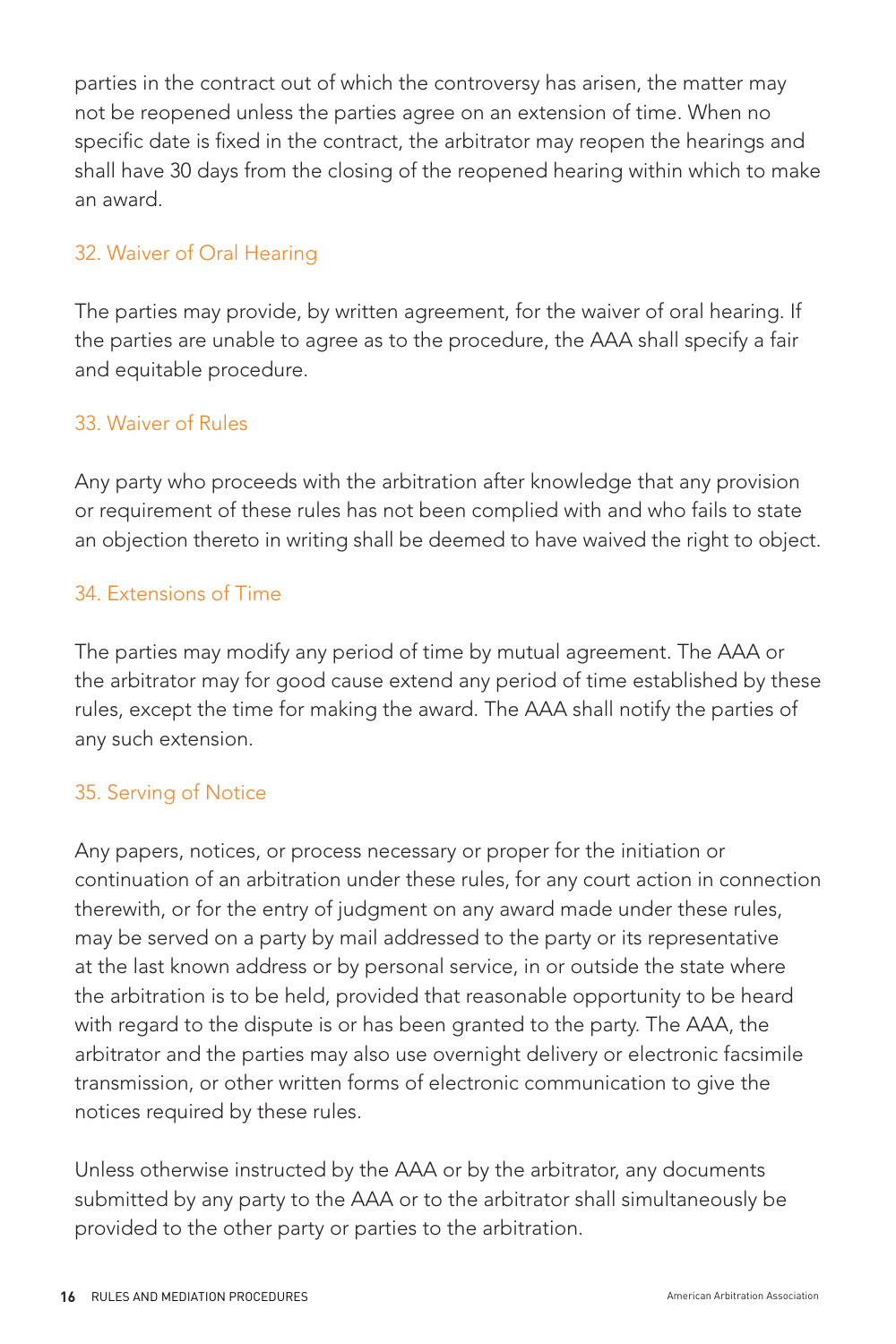#### 36. Time of Award

The award shall be rendered promptly by the arbitrator and, unless otherwise agreed by the parties or specified by law, no later than 30 days from the date of closing the hearing or, if oral hearings have been waived, the award shall be rendered no later than 30 days from the date of transmitting the final statements and proofs to the arbitrator.

#### 37. Form of Award

The award shall be in writing and shall be signed (electronic signature acceptable) either by the neutral arbitrator or by a concurring majority if there is more than one arbitrator. The parties shall advise the AAA whenever they do not require the arbitrator to accompany the award with an opinion.

#### 38. Award Upon Settlement

If the parties settle their dispute during the course of the arbitration and if the parties so request, the arbitrator may set forth the terms of the settlement in a "consent award".

#### 39. Delivery of Award to Parties

Parties shall accept as legal delivery of the award the placing of the award or a true copy thereof in the mail, addressed to the party at its last known address or to its representative; personal or electronic service of the award; or the filing of the award in any other manner that is permitted by law.

#### 40. Modification of Award

Within 20 days after the transmittal of an award, any party, upon notice to the other parties, may request the arbitrator, through the AAA, to correct any clerical, typographical, technical, or computational errors in the award. The arbitrator is not empowered to redetermine the merits of any claim already decided. The other parties shall be given 10 days to respond to the request. The arbitrator shall dispose of the request within 20 days after transmittal by the AAA to the arbitrator of the request and any response thereto. If applicable law requires a different procedural time frame, that procedure shall be followed.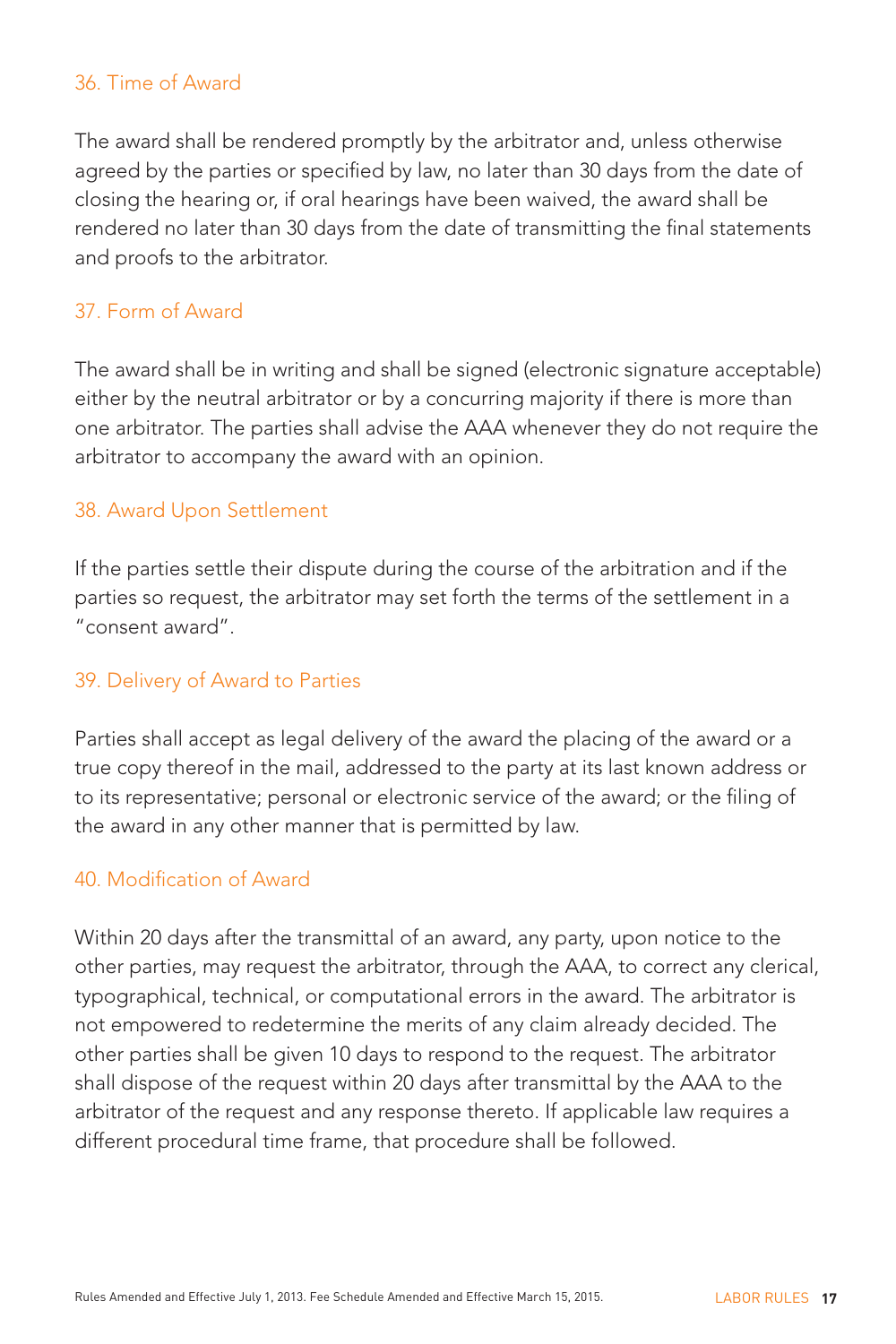#### 41. Release of Documents for Judicial Proceedings

The AAA shall, upon the written request of a party, furnish to such party, at its expense, certified copies of documents contained in the arbitration case file in the AAA's possession that may be required in judicial proceedings relating to the arbitration.

#### 42. Judicial Proceedings and Exclusion of Liability

- a. Neither the AAA nor any arbitrator in a proceeding under these rules is a necessary or proper party in judicial proceedings relating to the arbitration.
- b. Parties to an arbitration under these rules shall be deemed to have consented that neither the AAA nor any arbitrator shall be liable to any party in any action for damages or injunctive relief for any act or omission in connection with any arbitration conducted under these rules.

#### 43. Administrative Fees

As a not-for-profit organization, the AAA shall prescribe an administrative fee schedule to compensate it for the cost of providing administrative services. The schedule in effect at the time of filing shall be applicable.

#### 44. Expenses

The expenses of witnesses for either side shall be paid by the party producing such witnesses. Expenses of the arbitration, other than the cost of the stenographic record, including required traveling and other expenses of the arbitrator and of AAA representatives and the expenses of any witness or the cost of any proof produced at the direct request of the arbitrator, shall be borne equally by the parties, unless they agree otherwise, or unless the arbitrator, in the award, assesses such expenses or any part thereof against any specified party or parties.

#### 45. Suspension for Non-Payment

If administrative charges have not been paid in full, the AAA may so inform the parties in order that one of them may advance the required payment. If such payments are not made, the AAA may suspend or terminate the proceedings.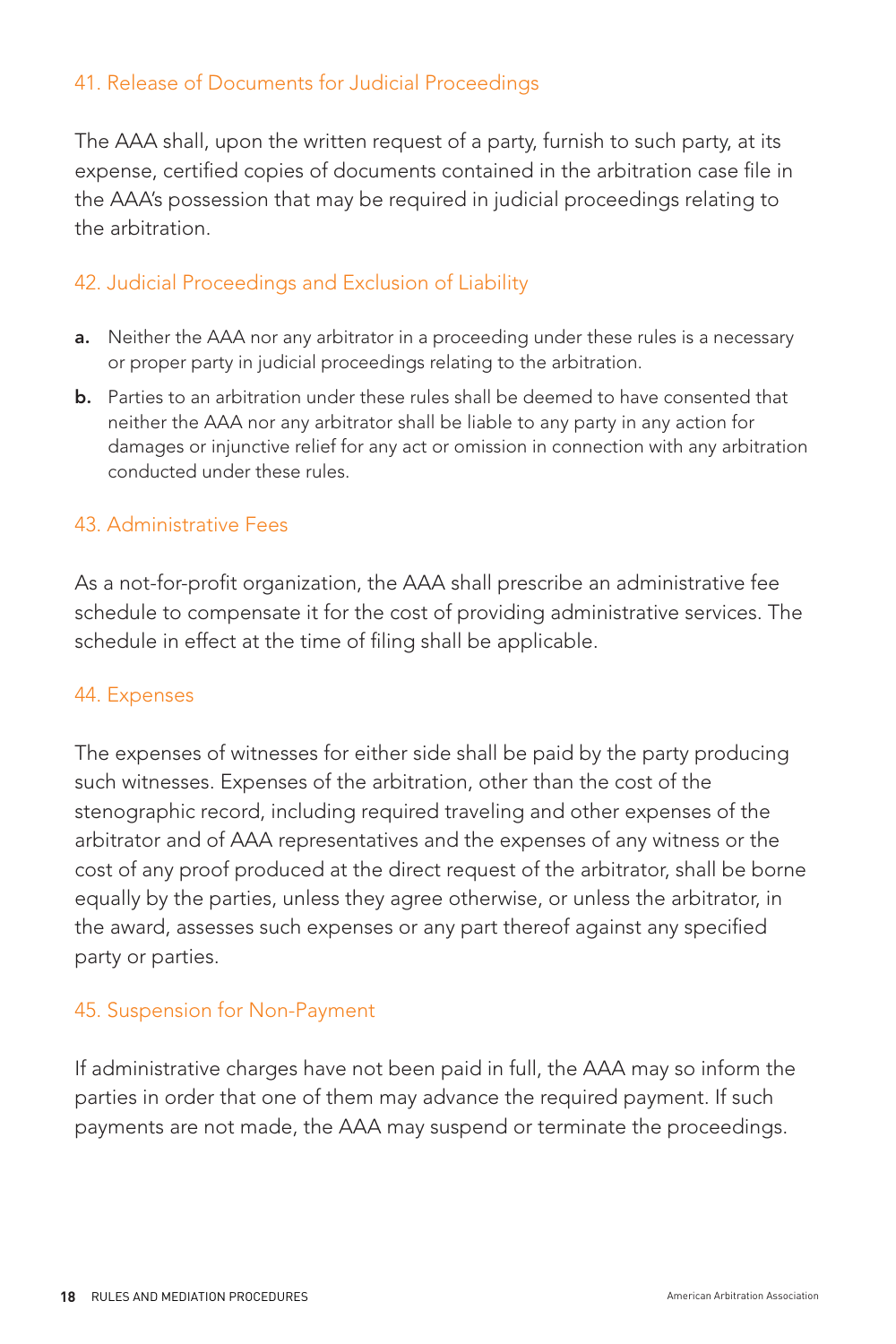#### 46. Communication with Arbitrator

There shall be no direct communication between the parties and a neutral arbitrator on substantive matters relating to the case other than at oral hearings, unless the parties and the arbitrator agree otherwise. Any other oral or written communication from the parties to the arbitrator shall be directed to the AAA for transmittal to the arbitrator.

This rule does not prohibit communications on non-substantive matters such as travel arrangements and driving directions, nor does it prohibit direct communications in special circumstances (such as emergency delays) when the AAA is unavailable.

#### 47. Interpretation and Application of Rules

The arbitrator shall interpret and apply these rules insofar as they relate to the arbitrator's powers and duties. When there is more than one arbitrator and a difference arises among them concerning the meaning or application of any such rule, it shall be decided by a majority vote. If that is not possible, the arbitrator or either party may refer the question to the AAA for final decision. All other rules shall be interpreted and applied by the AAA.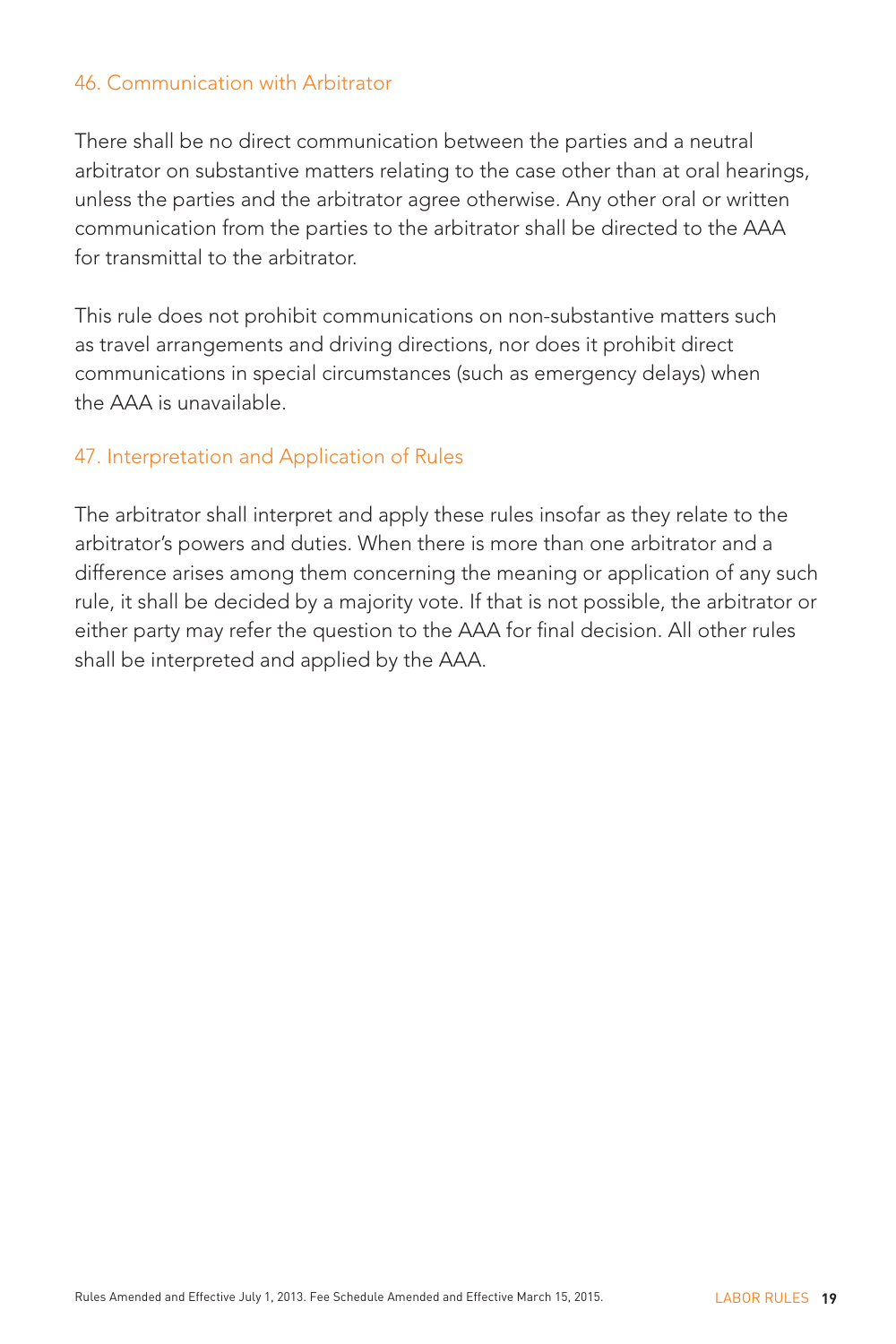# Administrative Fees

#### Full Service Administrative Fee

The initial administrative fee is \$275 for each party, due and payable at the time of filing. No refund of the initial fee is made when a matter is withdrawn or settled after the filing of the demand for arbitration or submission.

#### Arbitrator Compensation

Unless mutually agreed otherwise, the arbitrator's compensation shall be borne equally by the parties, in accordance with the fee structure disclosed in the arbitrator's biographical profile submitted to the parties.

#### Hearing Room Rental

Hearing rooms are available on a rental basis at AAA offices. Please check with your Case Management Center or local AAA office for specific availability and rates.

#### Postponement Fees

A fee of \$150 is payable by a party causing a postponement of any scheduled hearing that is subsequently rescheduled by the AAA.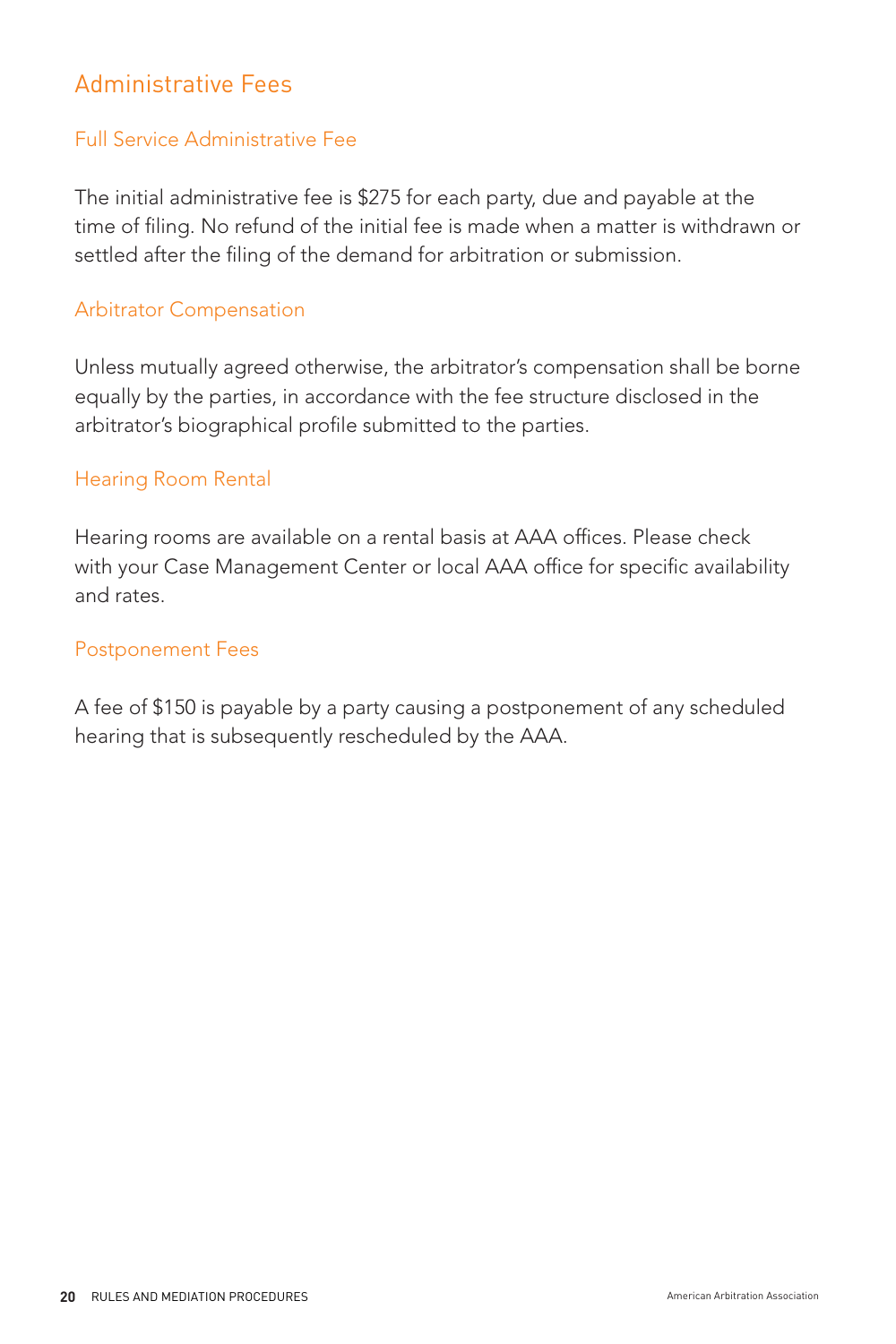# Expedited Labor Arbitration Procedures

In response to the concern of parties over rising costs and delays in grievance arbitration, the American Arbitration Association has established expedited procedures under which cases are scheduled promptly and awards rendered no later than seven days after the hearings. In return for giving up certain features of traditional labor arbitration, such as transcripts, briefs, and extensive opinions, the parties using these simplified procedures can obtain quick decisions and realize certain cost savings.

Leading labor arbitrators have indicated a willingness to offer their services under these procedures, and the Association makes every effort to assign the best possible arbitrators with early available hearing dates. Since the establishment of these procedures, an ever increasing number of parties have taken advantage of them.

#### E1. Agreement of Parties

The Streamlined Labor Arbitration Rules, or the Expedited Labor Arbitration Rules of the American Arbitration Association, in the form obtaining when the arbitration is initiated, shall apply whenever the parties have agreed to arbitrate under them.

These procedures shall be applied as set forth below, in addition to any other portion of the Labor Arbitration Rules not in conflict with these expedited procedures.

#### E2. Appointment of Neutral Arbitrator

The AAA shall appoint a single neutral arbitrator from its National Roster of Labor Arbitrators, who shall hear and determine the case promptly.

#### E3. Qualifications of Neutral Arbitrator

Any person appointed or to be appointed as an arbitrator shall disclose to the AAA any circumstance likely to give rise to justifiable doubt as to the arbitrator's impartiality or independence, including any bias or any financial or personal interest in the result of the arbitration. The prospective arbitrator shall also disclose any circumstance likely to prevent a prompt hearing. The disclosure obligations in this section shall remain in effect throughout the arbitration. Upon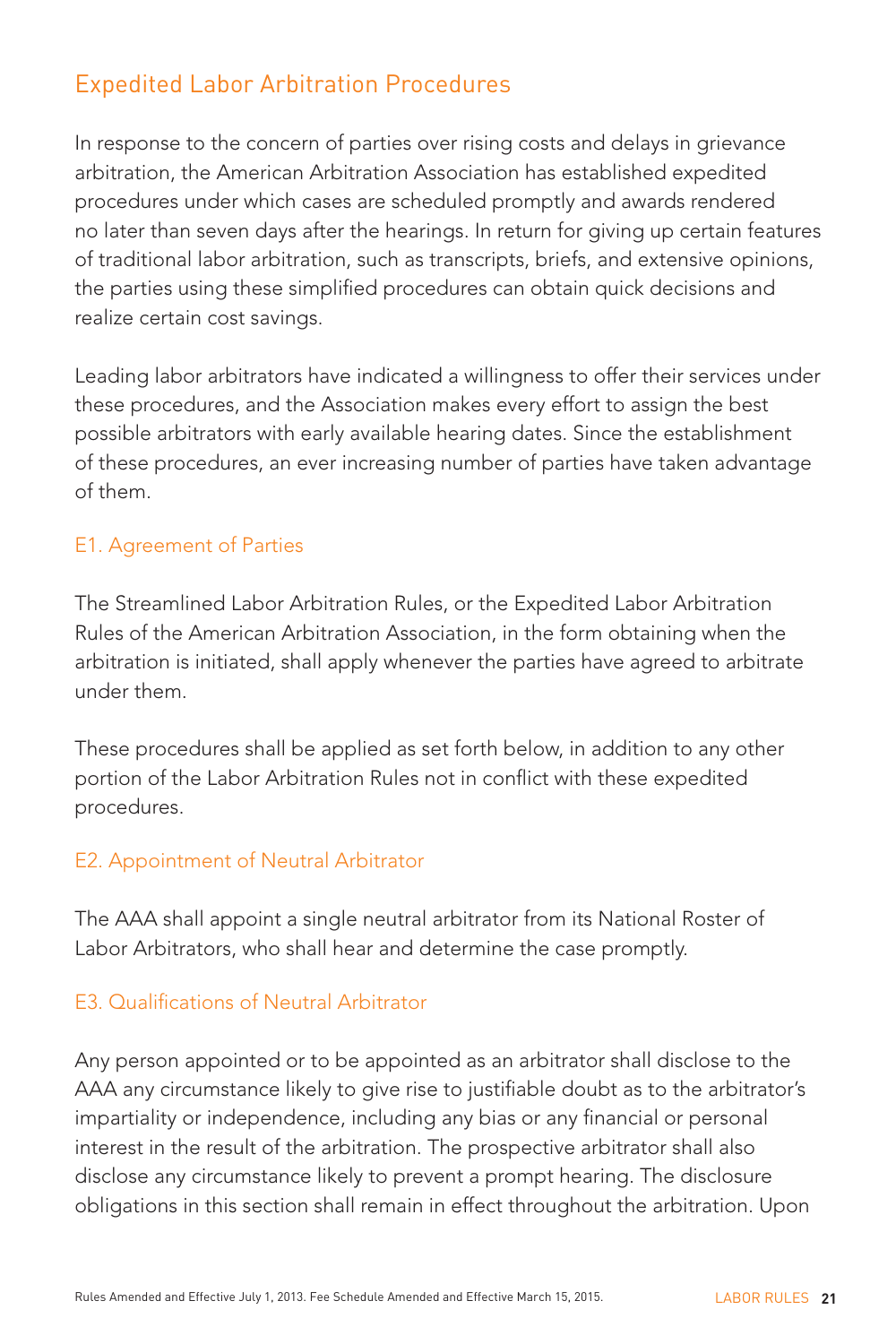receipt of such information, the AAA shall determine whether the arbitrator should be disqualified and shall inform the parties of its decision, which shall be conclusive.

#### E4. Vacancies

The AAA is authorized to substitute another arbitrator if a vacancy occurs or if an appointed arbitrator is unable to serve promptly.

#### E5. Date, Time, and Place of Hearing

The arbitrator shall fix the date, time, and place of the hearing, notice of which must be given at least 24 hours in advance. Such notice may be given orally, electronically or by facsimile.

#### E6. No Stenographic Record

There shall be no stenographic record of the proceedings.

#### E7. Proceedings

The hearing shall be conducted by the arbitrator in whatever manner will most expeditiously permit full presentation of the evidence and arguments of the parties. The arbitrator shall make an appropriate minute of the proceedings. Normally, the hearing shall be completed within one day. In unusual circumstances and for good cause shown, the arbitrator may schedule an additional hearing to be held within seven days.

#### E8. Post-hearing Briefs

There shall be no post-hearing briefs.

#### E9. Time of Award

The award shall be rendered promptly by the arbitrator and, unless otherwise agreed by the parties, no later than seven days from the date of the closing of the hearing.

#### E10. Form of Award

The award shall be in writing and shall be signed by the arbitrator. If the arbitrator determines that an opinion is necessary, it shall be in summary form.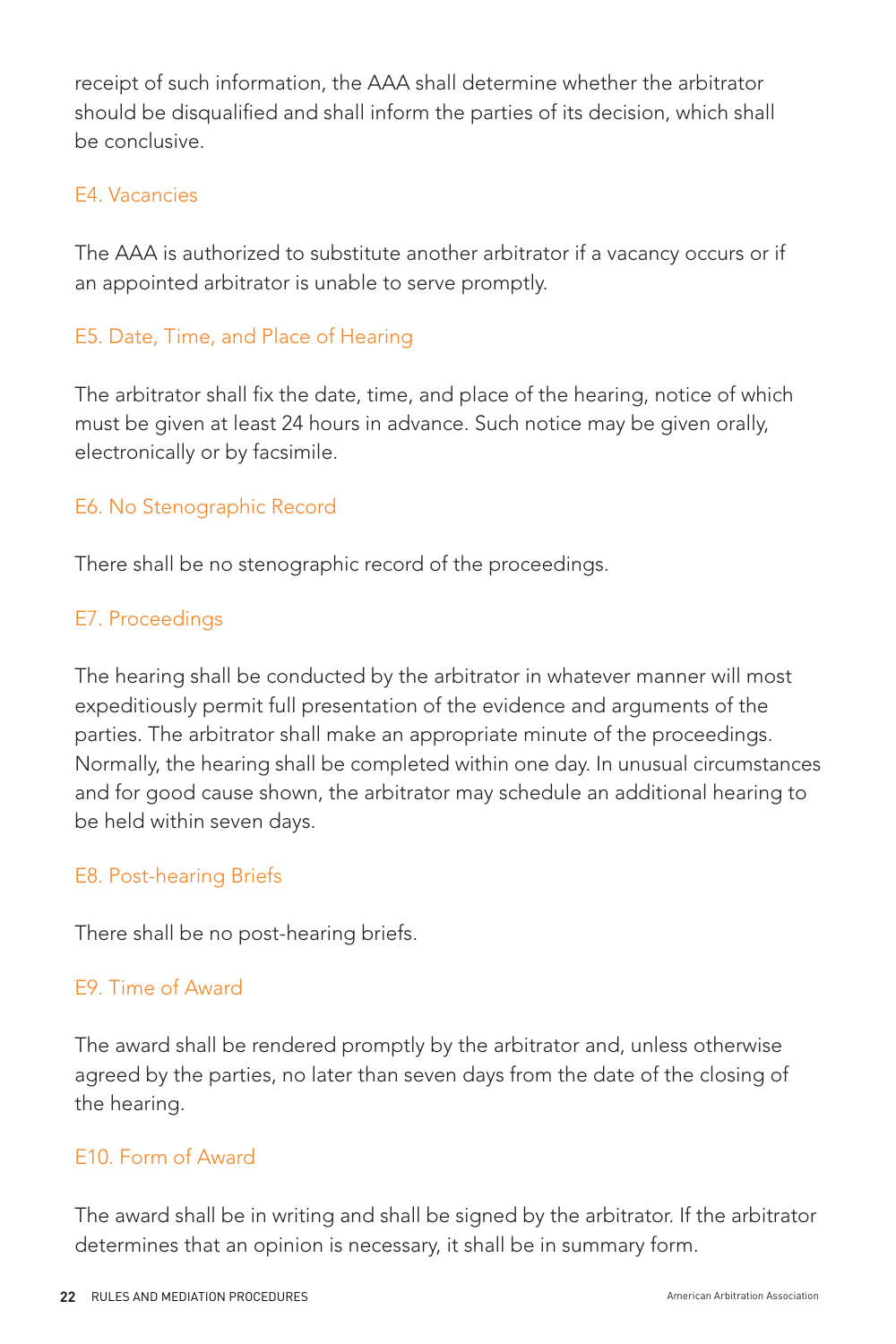# Administrative Fees

#### Expedited Administrative Fee

The initial administrative fee is \$150 for each party, due and payable at the time of filing. No refund of the initial fee is made when a matter is withdrawn or settled after the filing of the demand for arbitration or submission.

An additional fee of \$25.00 for each party shall apply if a list of arbitrators is requested.

#### Arbitrator Compensation

Unless mutually agreed otherwise, the arbitrator's compensation shall be borne equally by the parties, in accordance with the fee structure disclosed in the arbitrator's biographical profile submitted to the parties.

#### Hearing Room Rental

Hearing rooms are available on a rental basis at AAA offices. Please check with your Case Management Center or local AAA office for specific availability and rates.

#### Postponement Fees

A fee of \$150 is payable by a party causing a postponement of any scheduled hearing that is subsequently rescheduled by the AAA.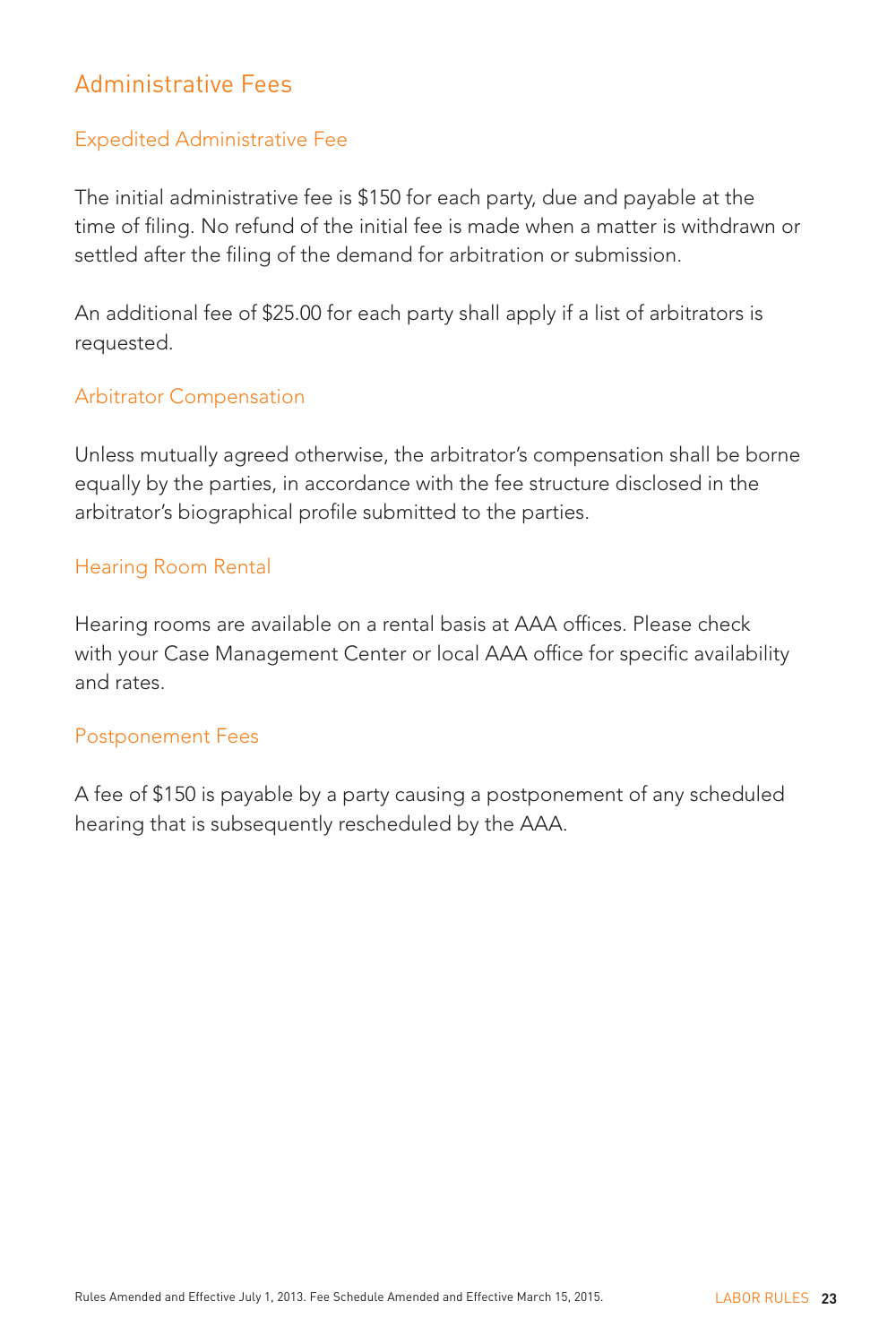# Optional Labor Services

Parties who use the labor arbitration services of the American Arbitration Association may mutually agree to use any of the Optional Labor Services, as opposed to the process being managed under the standard Labor Rules.

These options respond to a concern about rising costs and delays in processing grievance-arbitration cases and were designed to give the parties more economical considerations to resolve their dispute. Any issue not specifically identified under these Optional Labor Services will default to the Labor Rules.

#### O1. List Only Service

Parties can contact the AAA and request one list of no more than 15 names. Within 48 hours of receipt of the joint request, the AAA will submit the list of names and then the AAA closes its file. The administrative fee for a list only is \$75 per party.

#### O2. List with Appointment

Parties can contact the AAA and request one list of no more than 15 names. Within 48 hours of receipt of the joint request, the AAA will submit a list with a return date of 10 days, for review and appointment of the arbitrator based on the parties' mutual selection. The AAA will notify the parties of the selection of the arbitrator. The administrative fee for list with appointment is \$100 per party.

#### O3. Rapid Resolve Procedure

For relatively uncomplicated grievances, this procedure provides a prompt and inexpensive method for resolving labor disputes. Under this procedure, the parties have the option of filing up to three grievances in one demand. The same Arbitrator will hear all grievances within a single day of hearing being set aside. The written award will be rendered within 48 hours and is limited to a one-paragraph decision on each grievance, unless the Arbitrator determines otherwise. The total cost is \$750.00 per party, which includes the AAA's Administrative Fee and the Fee of the Arbitrator.

#### O4. Documents Only Procedure

Under this procedure, the parties may agree to waive in-person hearings and resolve the dispute through the submission of documents. This is a simple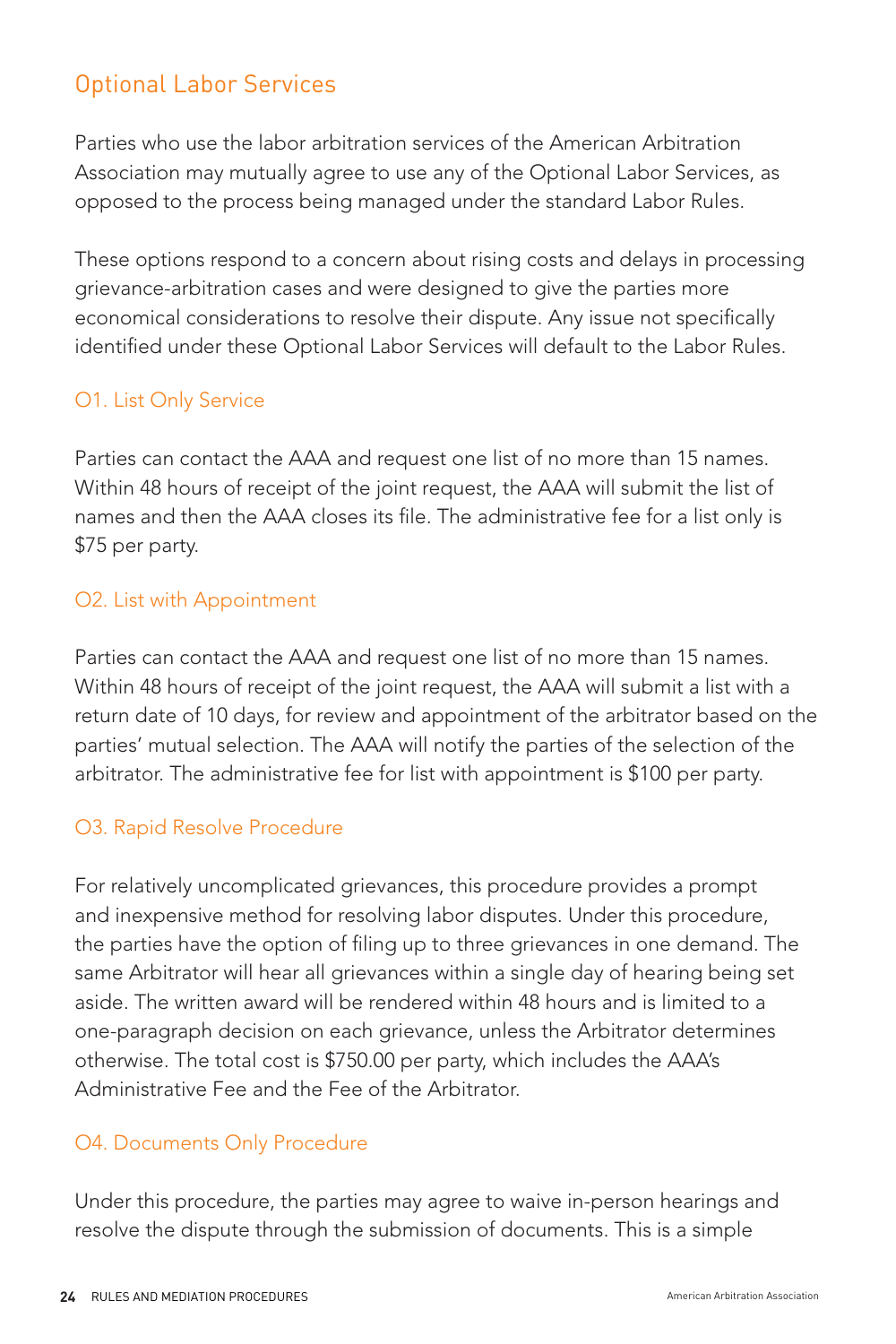process for the resolution of grievances where a face-to-face hearing is not necessary. The Arbitrator determines the time frame for the submission of written evidence, the record is closed and the award is issued within 14 days. A telephonic conference is optional. The total cost is \$650.00 per party, which includes the AAA's Administrative Fee and the Fee of the Arbitrator.

#### O5. Emergency Scheduling Procedure

This procedure allows the parties the opportunity to schedule hearing dates very quickly. Under this procedure, the parties will have the ability to file a demand and receive a limited list of experienced neutrals who have confirmed they are available for a hearing on a specific date within a 14-day time period. By agreement of the parties, a grievance can be scheduled within 24 hours of filing a demand. The procedures can be utilized on existing cases filed with the AAA. There are no additional costs for using these procedures *(regular fees apply)*.

#### O6. Administration of Permanent Panels

For parties who are engaged in an ad-hoc or non-administered arbitration system, the AAA can assist the parties with the management of their Permanent Panels. The AAA can identify new panel members, assist in rotating the panel members off their roster, or assist in appointing the arbitrator from their roster. The cost varies depending on the services provided.

#### O7. Grievance Mediation Services

When negotiations are at an impasse, the AAA's Grievance Mediation Services can provide an informal, effective and confidential means of reaching settlement. These procedures can assist unions and management to define and clarify issues, understand differences, identify interests and explore solutions to reach mutually satisfactory agreements that preserve important relationships. Mediation is very cost-effective when compared to other dispute resolution options. At the AAA, there is no cost to search the AAA's roster of labor neutrals to identify an appropriate mediator for the case at hand. The total cost is \$150.00 per party plus the fee of the Mediator.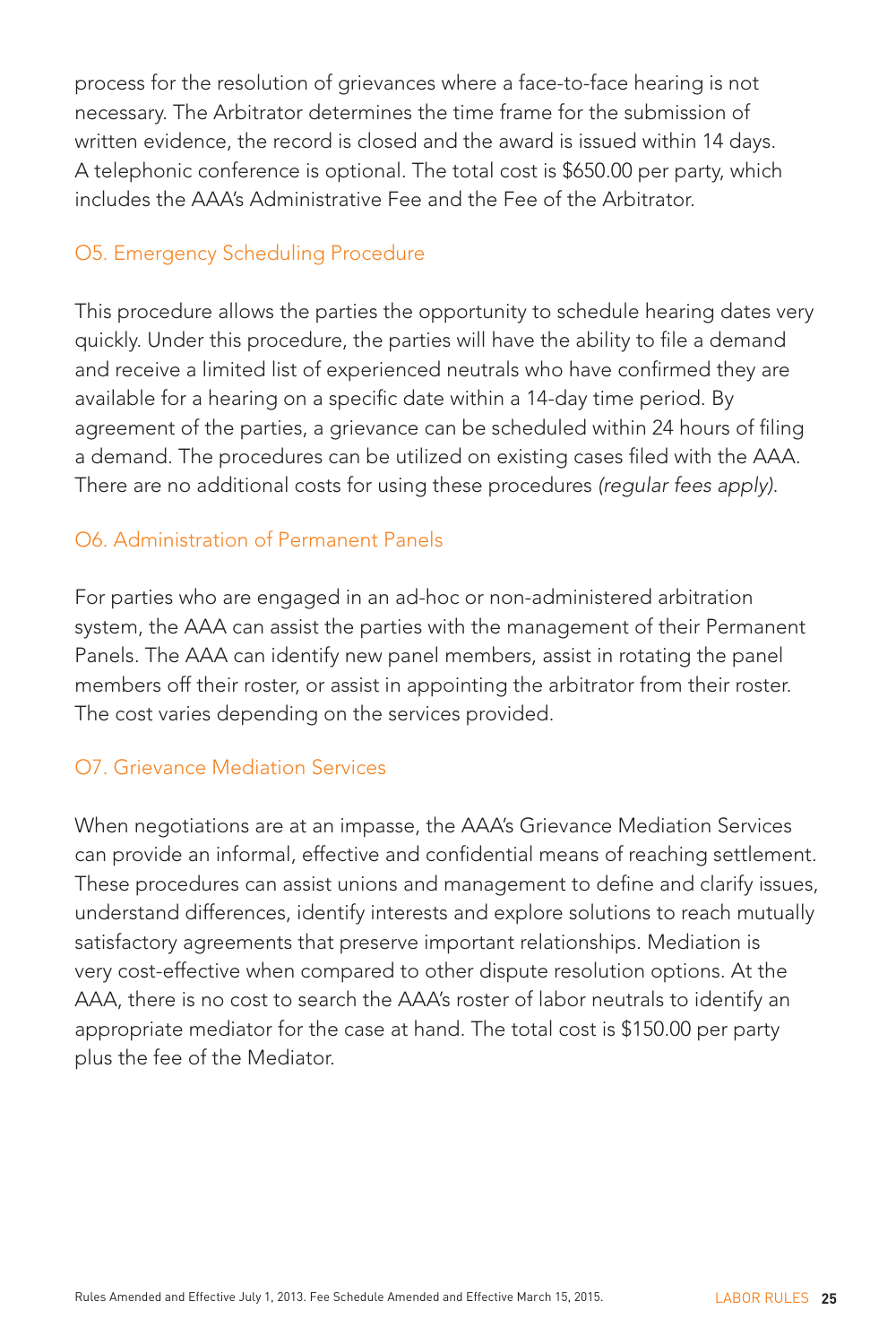#### O8. Customized Services

The AAA's role in the dispute resolution process is to administer cases from filing to closing. Additional AAA services include assistance in the design and development of alternative dispute resolution (ADR) systems for corporations, unions, government agencies, law firms and courts. By agreement of the parties, they can customize the administration of their case, which can include limitations, identification of an alternative method for the appointment of the arbitrator, a specific process for the scheduling of the hearing, or to simply define the specific services needed on their case. Ultimately, the AAA aims to move cases through the arbitration process in a fair and impartial manner that is agreed upon by the parties.

For more information about any of these services, please contact 1.888.774.6904, or send an email to labormediation@adr.org.

Rules, forms, procedures, and guides, as well as information about applying for a fee reduction or deferral, are subject to periodic change and updating. To ensure that you have the most current information, see our website at www.adr.org.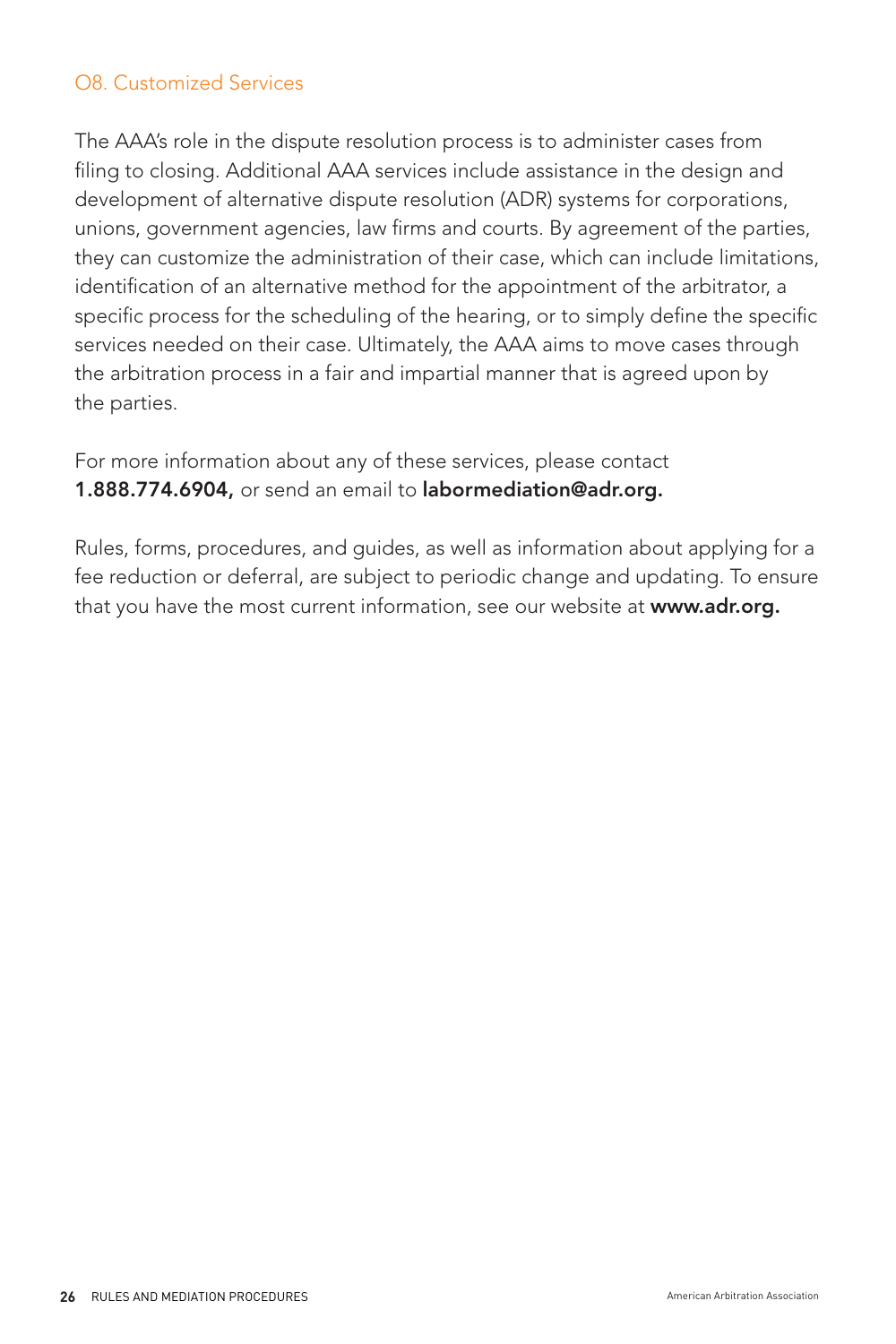*© 2016 American Arbitration Association, Inc. All rights reserved. These rules are the copyrighted property of the American Arbitration Association (AAA) and are intended to be used in conjunction with the AAA's administrative services. Any unauthorized use or modification of these rules may violate copyright laws and other applicable laws. Please contact 800.778.7879 or websitemail@adr.org for additional information.*